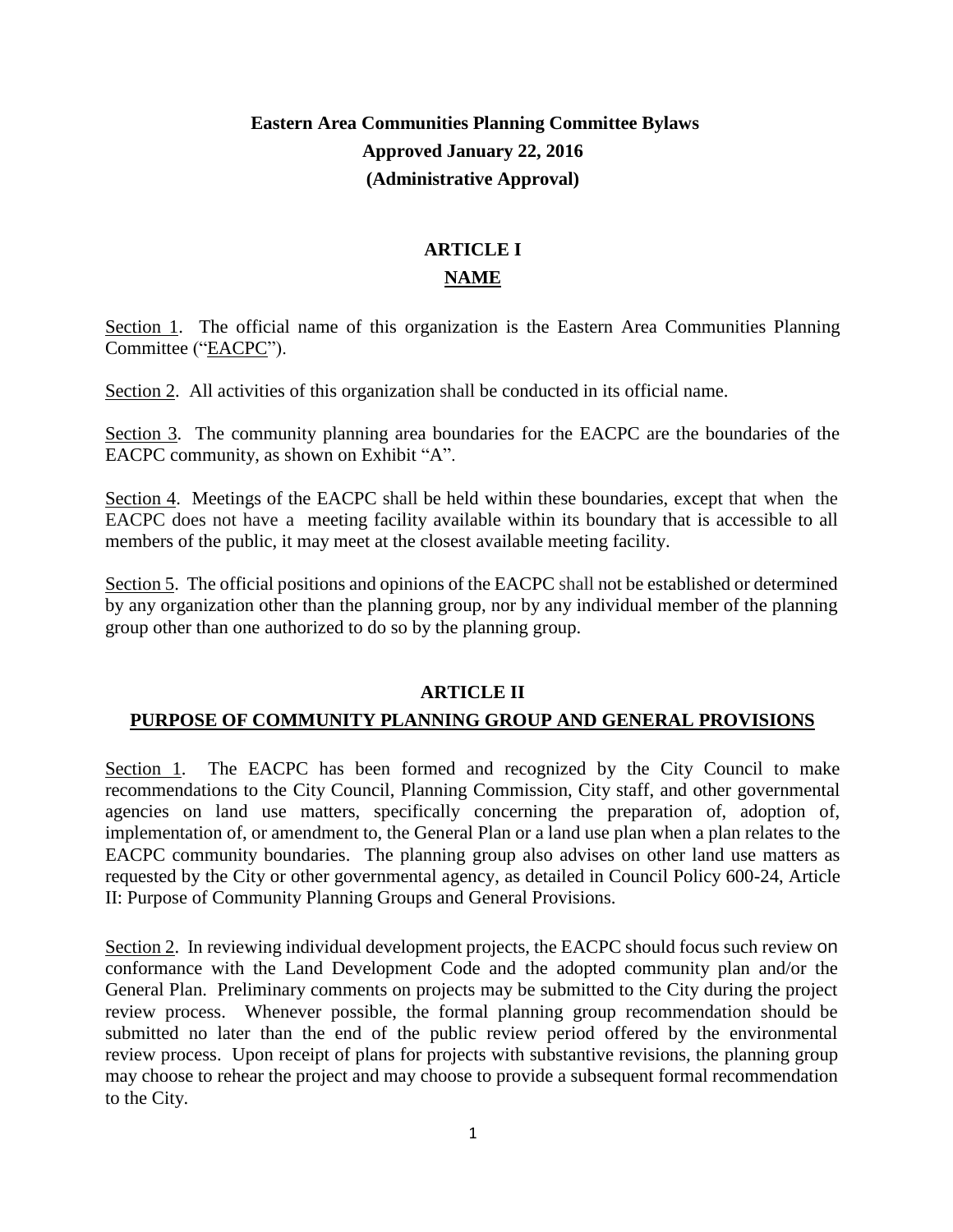Section 3. All activities of the EACPC shall be nonpartisan and nonsectarian and shall not discriminate against any person or persons by reason of race, color, sex, age, creed or national origin, or sexual orientation, or physical or mental disability. In addition, meeting facilities must be accessible to disabled persons.

Section 4. The EACPC shall not take part in, officially or unofficially, or lend its influence in, the election of any candidate for political office. Elected members shall not identify affiliation with a planning group when endorsing candidates for public office. The planning group may take a position on a ballot measure.

Section 5. The EACPC's failure to respond to the City's request for input on the preparation of, adoption of, implementation of, or amendment to, the General Plan or a community, precise, or specific plan, or failure to review and reply to the City in a timely manner on development projects shall result in the forfeiture of rights to represent the EACPC community for these purposes. Such a determination resulting in the forfeiture of rights to represent the community for these purposes shall be made only by the City Council upon the recommendation of the Mayor's Office.

Section 6. The EACPC operates under the authority of the Ralph M. Brown Act which requires that meetings of the planning group are open and accessible to the public. In addition, Council Policy 600-24 "Standard Operating Procedures and Responsibilities of Recognized Community Planning Groups" and these Bylaws govern the operations of the planning group. Several provisions of these Bylaws constitute Brown Act requirements as outlined in the Policy. Amendments to Council Policy 600-24 will apply to the EACPC, as well as to all other community planning groups, even if individual groups' bylaws are not required to be amended with parallel language.

In addition, the Administrative Guidelines provide explanations of the Policy's minimum standard operating procedures and responsibilities of this planning group. The latest version of *Robert's Rules of Order* is used when the Policy, the Administrative Guidelines, and these Bylaws do not address an area of concern or interest.

Section 7. The EACPC may propose amendments to these Bylaws by a two-thirds (2/3) majority vote of the voting members of the planning group. Proposed amendments shall be submitted to the offices of the Mayor and City Attorney for review and approval. Any proposed amendments that are inconsistent with Council Policy 600-24 shall not be approved by the Mayor and City Attorney and shall be forwarded to the City Council President who shall docket the matter for Council consideration. Bylaw amendments are not valid until approved by the City.

# **ARTICLE III COMMUNITY PLANNING GROUP ORGANIZATIONS**

Section 1. The EACPC shall consist of fifteen (15) elected members to represent the community. These members of the planning group shall constitute the officially recognized community planning group for the purpose of these Bylaws and Council Policy 600-24.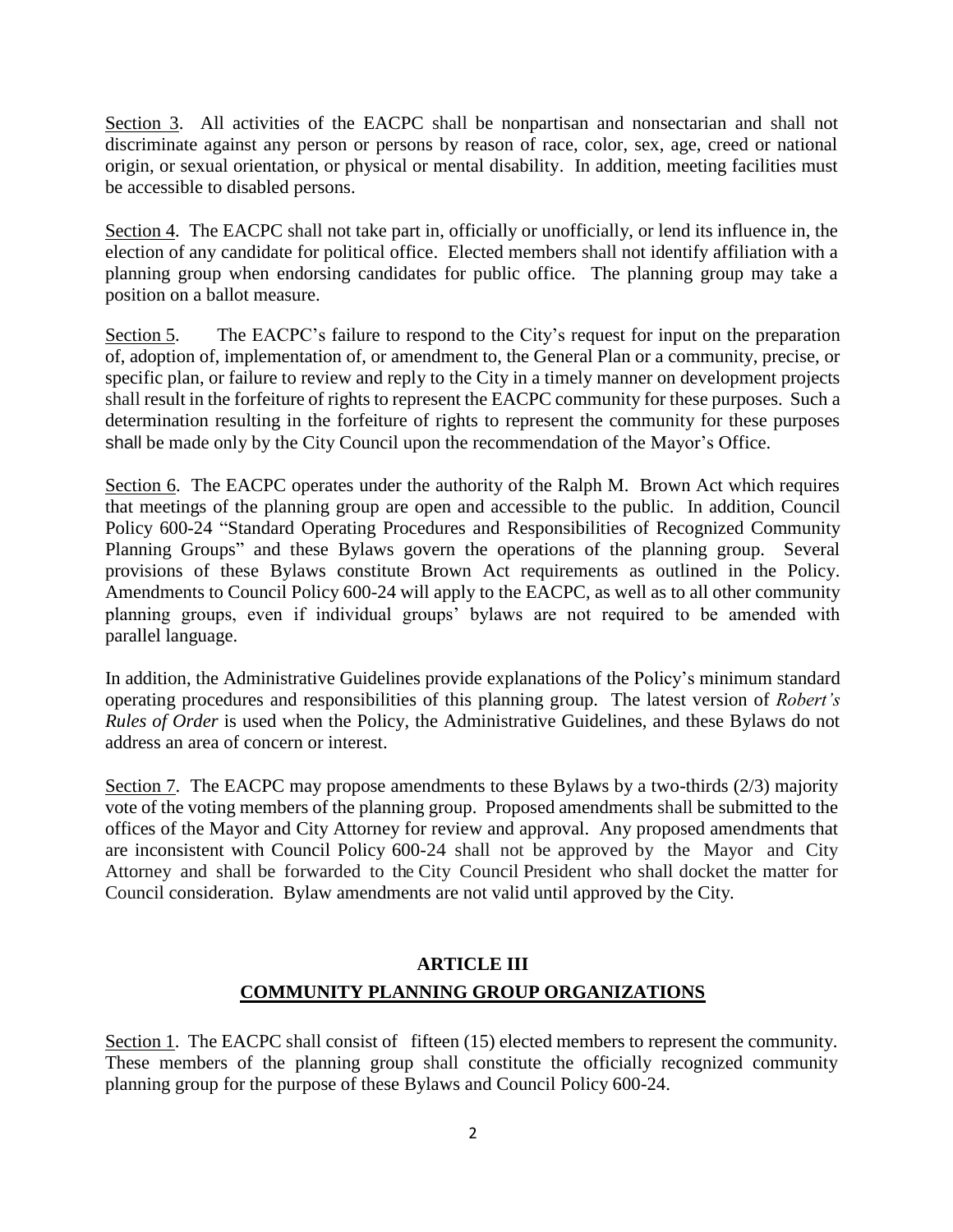Section 2. Council Policy 600-24 requires that elected members of the EACPC shall, to the extent possible, be representative of the various geographic sections of the community and diversified community interests.

The EACPC elected seats are filled by a distribution of seats among neighborhood and community interests as further described in Article VIII, Section 1(b).

Planning group members shall be elected by and from eligible members of the community. To be an eligible community member an individual must be at least 18 years of age, and shall be affiliated with the community as a:

- a. property owner, who is an individual identified as the sole or partial owner of record, or their designee, of a real property (either developed or undeveloped), within the community planning area, or
- b. resident, who is an individual whose primary address of residence is an address in the community planning area, or
- c. local business person, who is a local business or not-for-profit owner, operator or designee at a non-residential real property address in the community planning area; only one representative of a particular establishment may hold a seat on the community planning group at one time.

An individual may become an eligible voting member of the community by (i) attending at least one (1) general meetings of the EACPC, (ii) providing written documentation of such attendance within the twelve (12) months prior to the March general election and (iii) submitting a membership application by the February meeting prior to the March general election.

Once eligibility to vote is established, an individual remains an eligible member of the community until a determination is made that the individual does not meet the planning group's criteria and formal action is taken by the planning group. However, the EACPC shall require proof of eligibility during elections.

Section 3. Members of the EACPC shall be elected to serve for fixed terms of two (2) years with expiration dates during alternate years to provide continuity

No person may serve on the planning group for more than eight (8) consecutive years, except as provided herein.

The eight (8) year limit refers to total maximum consecutive years of service time, not to individual seats held.

After a one-year break in service as a planning group member, an individual who had served for eight (8) consecutive years shall again be eligible for election to the planning group. The planning group will actively seek new members to the extent feasible. If not enough new members are found to fill all vacant seats the planning group may retain some members who have already served for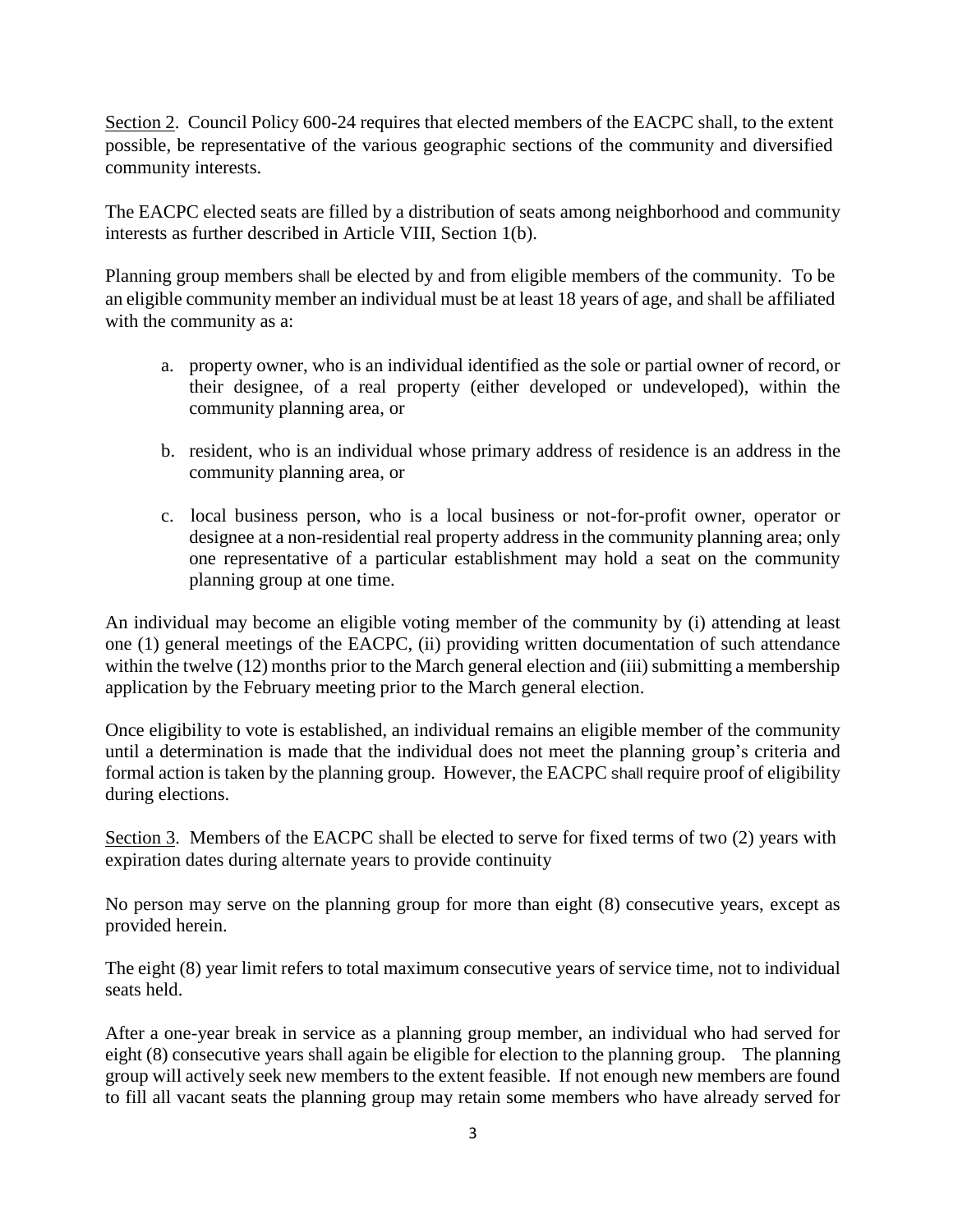eight (8) consecutive years to continue on the planning group without a break in service. Each candidate whose consecutive years of service exceed (8) years must receive a two-thirds (2/3) majority of the vote of the membership in order to continue to serve on the committee. Refer to Council Policy 600-24 Article III, Section 4 for further clarification.

Section 4. A member of the EACPC must retain eligibility during the entire term of service.

Section 5. A member of the EACPC found to be out of compliance with the provisions of Council Policy 600-24 or the planning groups adopted bylaws risks loss of defense and indemnification [legal protection and representation] pursuant to Ordinance No. O-19883 NS, any future amendments thereto or any ordinances which fully replace such ordinance.

Section 6. Some provisions of these Bylaws constitute requirements under the Brown Act, as outlined in Council Policy 600-24. A member of the EACPC who participates in a meeting of the planning group where actions are alleged to have been in violation of the Brown Act may be subject to civil or criminal consequences.

# **ARTICLE IV VACANCIES**

Section 1. The EACPC shall find that a vacancy exists upon receipt of a resignation in writing from one of its members or upon receipt of a written report from the planning group's secretary reporting the third consecutive absence or fourth absence in the twelve (12) month period of April through March each year, of a member(s) from the planning groups regular meetings.

A vacancy may also exist following a vote of the EACPC as described in Article III, Section 5 of Council Policy 600-24 related to ineligibility, or following conclusion of a member-removal process conducted under Article IX of the Policy, or due to adopted bylaws violations.

Section 2. Vacancies that may occur on the EACPC should be filled not later than one hundred twenty (120) days following the date of the determination of the vacancy. The term of office of any member filling a vacancy shall be for the balance of the vacated term.

Upon announcement of a vacancy, the EACPC shall allow a ninety (90) day period to fill a vacancy with an eligible representative of the neighborhood or of the community designation from which the vacancy occurred as outlined in Article VIII, Section 1 (b). The vacancy shall be filled at the first regular meeting at which an eligible member announces an interest in the vacant seat. Should only one (1) eligible community member express interest in the vacant seat, that person shall be appointed to the vacant seat. In the event there are two (2) or more eligible community representatives interested in a vacant seat, that seat shall be filled by an election of the EACPC members present at the next regular meeting of the committee. Any vote to seat a new member shall be conducted by either a voice vote recorded in the minutes of the meeting or, if by written vote, the outcome of all votes shall be announced and recorded in the minutes of the meeting.

Should a vacancy continue after the initial ninety (90) day period, that seat will then be considered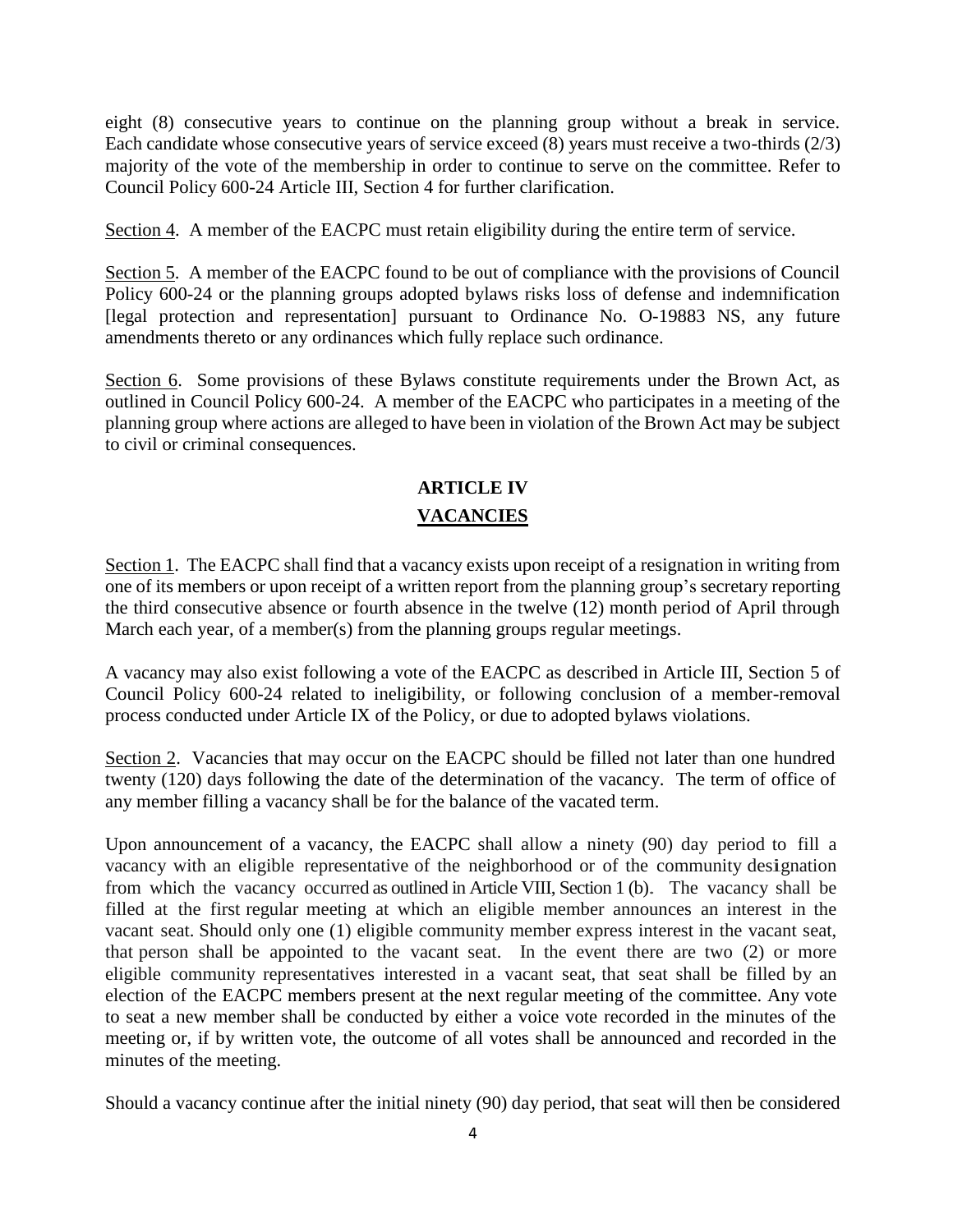an "at large" seat and will be available to any eligible community member within the boundaries of the EACPC. The "at large" seat will retain such designation the remainder of the term of the seat. When the term of any "at large" seat is complete and the seat is up for election, the seat will revert back to the District for which it was originally allocated. In the event that a previously designated at large" becomes vacant, the seat shall revert back to the community for which it was originally allocated. In the event that a previously designated "at large" becomes vacant, the seat shall revert back to the District for which it was originally allocated. A committee member displaced by an "at large" seat reverting back to its original neighborhood or community designation may run for an available community seat or designation for which he or she is then eligible.

Two or more concurrent EACPC vacancies shall be filled by a vote of all eligible members of the community by secret written ballot.

Section 3. When the EACPC is unable to fill a vacancy within one hundred twenty (120) days, as specified above, and the planning group has more than twelve members, a search for a new member should continue, however either the seat may remain vacant until the next planning group election, or these Bylaws may be amended to permit a membership decrease to a minimum of twelve (12) members. If a vacancy remains for more than sixty (60) days from the time a vacancy is declared, and there are less than twelve (12) elected planning group members in good standing, the planning group shall report in writing the efforts made to fill the vacancy to the City. If, after sixty (60) additional days, the planning group membership has not reached twelve (12) members, the planning group will be deemed inactive until it has attained at least twelve (12) members in good standing.

# **ARTICLE V ELECTIONS**

Section 1. General elections of EACPC members shall be held during the month of March in accordance with the adopted elections procedures found in Article VIII, Section 1(e) of these Bylaws.

The EACPC shall hold its general elections annually.

The deadline to qualify for candidacy in the March general election shall be the regularly noticed February meeting or any special meeting of the full planning group membership preceding the election. The planning group's Election subcommittee shall be established no later than January and shall begin soliciting eligible community members to become candidates. In February, the Election subcommittee shall present to the planning group a complete list of interested candidates collected up to that point in time. Candidates may be added at the February meeting. A candidate forum may be advertised and held at the February meeting.

In order to be a candidate in the March election, an eligible member of the community [see Article III, Section 2] must have documented attendance at no less than three (3) meetings of the last twelve (12) general EACPC meetings, up to and including the regular February meeting immediately preceding the election.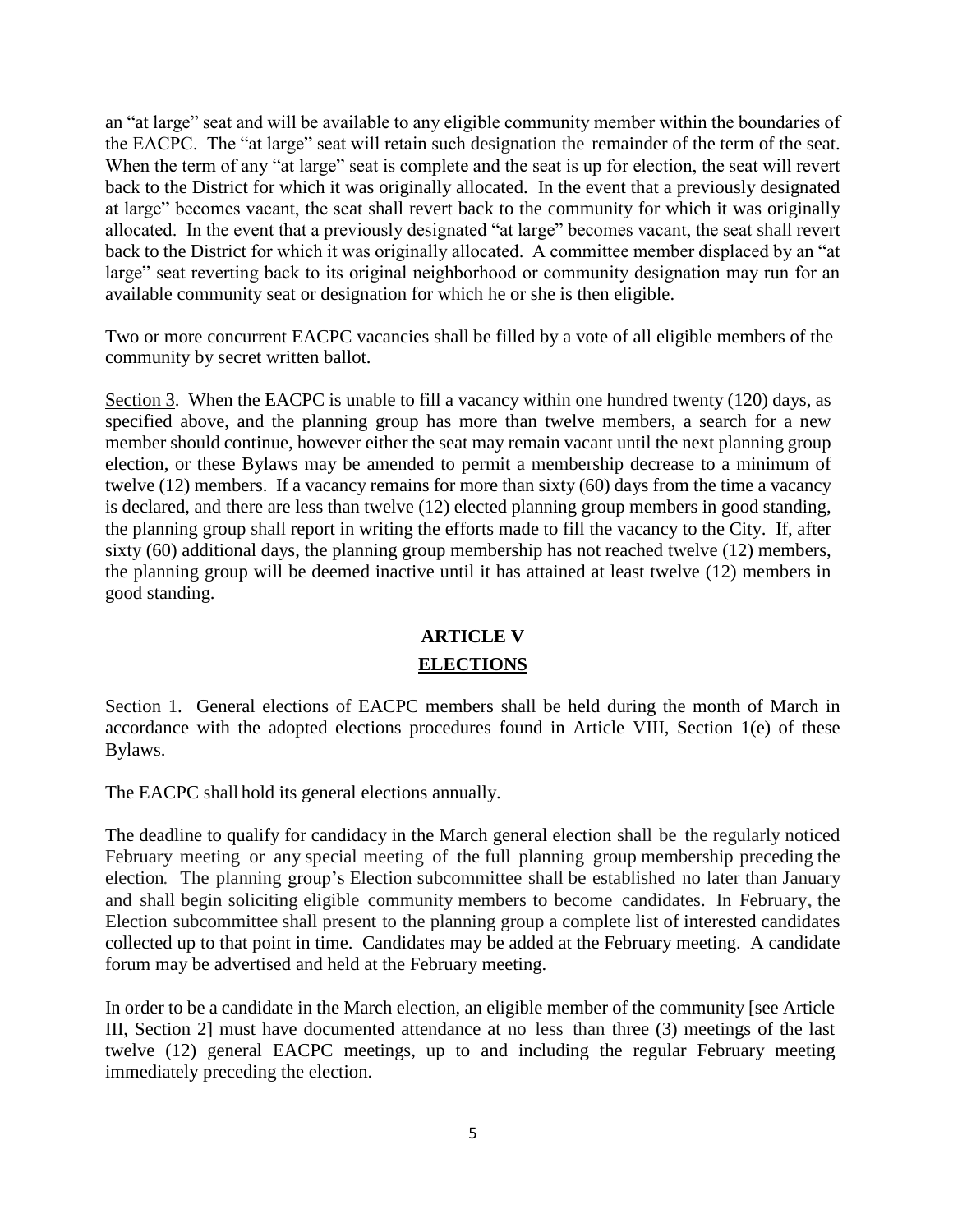Section 2. The EACPC shall make a good faith effort to utilize means appropriate to publicize the planning group's eligibility requirements for candidacy and the upcoming elections.

In the election process, the planning group shall seek enough new candidates to exceed the number of seats open for election in order to allow those who have served for eight (8) consecutive years to leave the group for at least one year.

The EACPC holds its elections concurrent to, but separate from, the regular meeting in March of each year. Voting members may receive a ballot and vote without being required to attend the EACPC March meeting. The election will be by secret written ballot.

The EACPC will require proof of identity of those eligible community members who are seeking to vote in the election. The planning group will ensure that voting is only by eligible members of the community.

The ballot presented to eligible community members to vote will clearly identify which seats individual candidates are running for, how many candidates can be selected, whether there are limitations on which candidates various categories of eligible community members can vote for and which candidates, if any, must receive a two-thirds (2/3) majority of the vote due to service beyond eight consecutive years of service.

Write-in candidates will be allowed during the election, as long as the write-in candidate meets eligibility requirements. If it is later determined that a write-in candidate is ineligible, any vote cast for an ineligible write-in candidate is an invalid vote and will not be counted.

Section 3. Voting to elect new EACPC members shall be by secret written ballot. Proxy voting for elections is not allowed under any circumstances. Development and promotion of "slates" of candidates is contrary to the intent of Council Policy 600-24 and is not allowed.

Section 4. The EACPC's annual election becomes final after announcing the election results at the conclusion of the noticed, regular March monthly planning group meeting. The Chairperson is responsible for preparing, certifying and forwarding the election report to the City. New members will be seated in April at the start of the regular meeting in order to allow their full participation as elected members at the April planning group meeting.

Any challenge to the election results must be filed with the chair of the Elections subcommittee in writing within forty-eight (48) hours of the counting of the ballots in order to allow enough time to resolve the issue.

Section 5. Article VIII, Section 1(e) contains all voting procedures, including voting eligibility; candidate eligibility; elections committee establishment and responsibilities; promotion of elections; counting votes; ballots; write-in candidates; managing polls and counting ballots; reporting election results to the Chairperson, and election challenge criteria and procedures.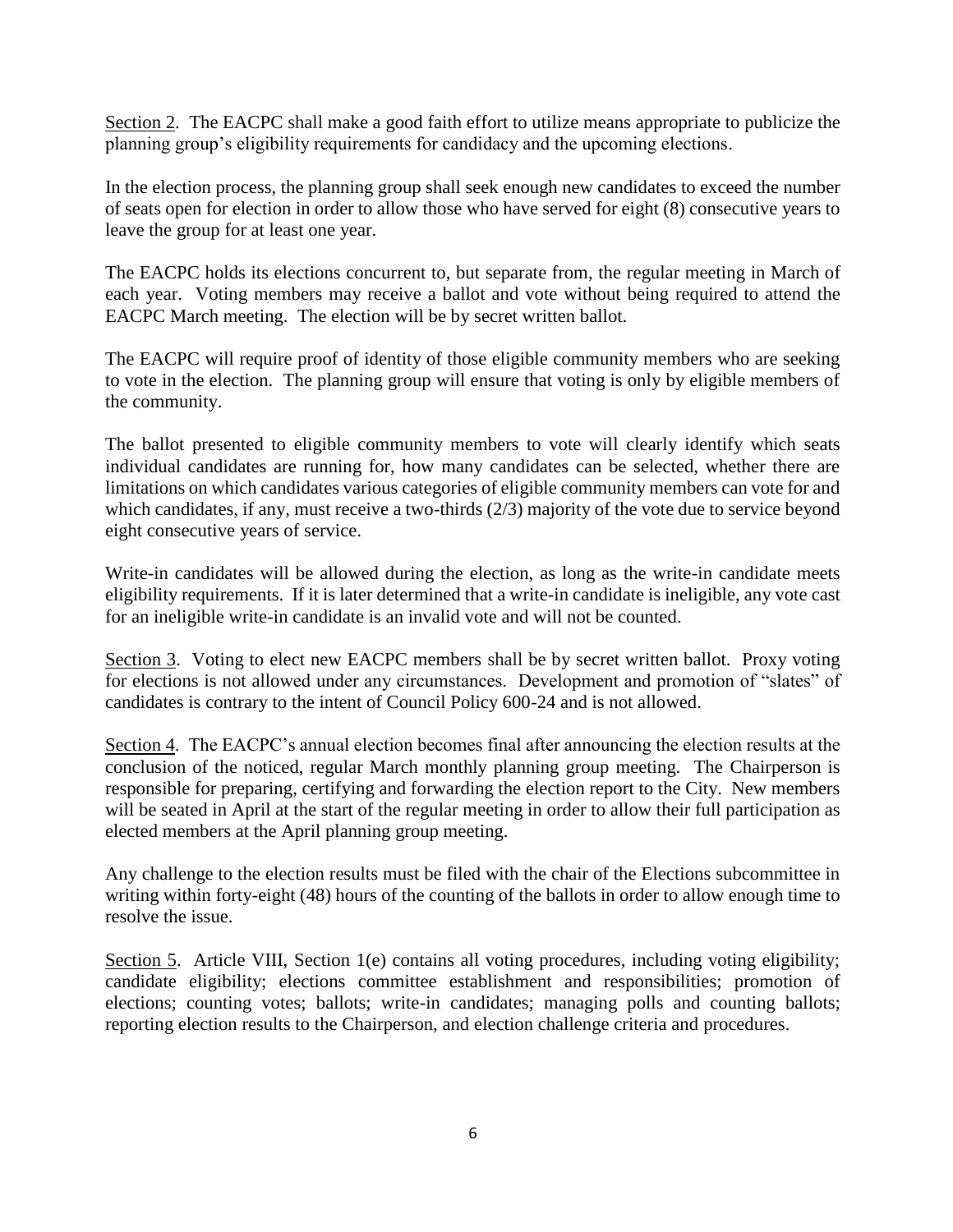### **ARTICLE VI**

### **COMMUNITY PLANNING GROUP AND PLANNING GROUP MEMBER DUTIES**

Section 1. It is the duty of the EACPC to cooperatively work with the City throughout the planning process, including but not limited to the formation of long-range community goals, objectives, and proposals or the revision thereto for inclusion in a General or Community Plan.

It is the duty of all planning group members to conduct official business of the planning group in a public setting. It is recognized that the officers of the planning group may oversee administrative business of the planning group, such as the assembling of the draft agenda, in preparation for public discussions. However, all substantive discussions about agenda items or possible group positions on agenda items shall occur at the noticed planning group meetings.

It is the duty of a planning group as a whole, and of each individual member, to refrain from conduct that is detrimental to the planning group or its purposes under Council Policy 600-24. No member shall be permitted to disturb the public meeting so as to disrupt the public process as set forth on the planning group's agenda.

### Section 2. **(a) Meeting Procedures.**

It shall be the duty of each member of the EACPC to attend all planning group meetings.

(i) REGULAR AGENDA POSTING. At least seventy-two (72) hours before a regular meeting, the agenda containing a brief general description of each agenda item shall be posted. The brief general description of each agenda item need not exceed twenty (20) words per item unless the item is complex. The agenda shall also provide notice of the date, time and location of the meeting. The agenda shall be posted in a place freely accessible to the general public and shall include information on how <sup>a</sup> request for accessible accommodation may be made.

The listing of the agenda item shall include the intended action of the planning group regarding that item [e.g., information item, action item].

The agenda shall be offered to the City for posting on the City's website.

(ii) PUBLIC COMMENT. Any interested member of the public may comment on agenda items during regular or special planning group meetings. In addition, each agenda for a regular planning group meeting shall allow for a public comment period at the beginning of the meeting for items not on the agenda but are within the scope of authority of the planning group. Planning group members may make brief announcements or reports to the planning group on their own activities under the public comment section of the agenda. In order to ensure operational efficiencies for the EACPC to conduct its scheduled business, the EACPC may limit the amount of time provided each speaker during public comment. Should there be three (3) or fewer speakers, the time allowed shall be no more than three (3) minutes per person. In the event there are more than three (3) speakers, the amount of time allowed for each speaker shall be left to the discretion of the Chairperson, however in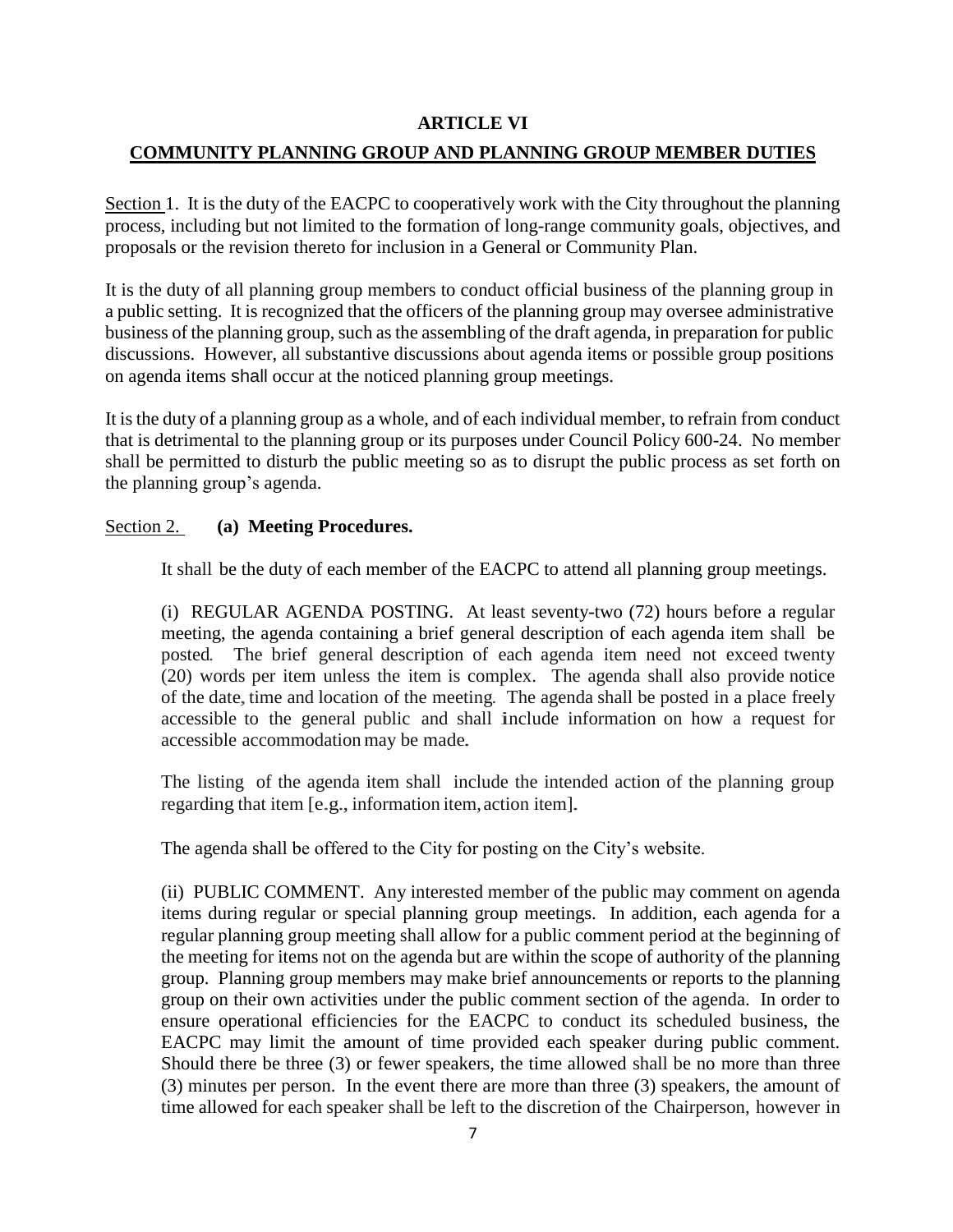no event shall the time for each speaker shall be limited to less than one minute.

(iii) ADJOURNMENTS AND CONTINUANCES. If the EACPC does not convene a regularly scheduled meeting, there will be a copy of the "Notice of Adjournment" of the meeting posted on or near the door of the place where the adjourned meeting was to be held within 24 hours after the time the meeting was to be held.

If a meeting is adjourned because less than a quorum was present, a new regular meeting agenda must be prepared. If a meeting is adjourned because no members of the planning group were present, the subsequent meeting, if not a regular meeting, must be noticed as if a special meeting.

(iv) CONTINUED ITEMS - If an item is continued from a prior regular meeting to a subsequent meeting more than 5 days from the original meeting, a new agenda must be prepared as if a regular meeting; otherwise the original meeting agenda is adequate.

(v) CONSENT AGENDA - For items to be considered for a "Consent Agenda" all of the following are required:

- 1. A subcommittee of the planning group has discussed the item at a noticed subcommittee meeting,
- 2. All interested members of the public were given an opportunity to address the subcommittee, and
- 3. The item has not substantially changed since the subcommittee's consideration.

The comments of the subcommittee and those made by interested members of the public should be reflected in the minutes of the subcommittee. Any interested member of the public may comment on a consent agenda item. Any interested member of the public may take a consent agenda item off the consent agenda by request.

(vi) QUORUM AND PUBLIC ATTENDANCE - A quorum, defined as a majority of nonvacant seats of a planning group, must be present in order to conduct business, to vote on projects, and to take actions at regular or special planning group meetings.

No member of the public shall be required, as a condition of attendance at any meeting of the planning group, to register or provide any other information. Any attendance list or request for information shall clearly state that completion of such information is voluntary. No member of the public may be charged a fee for admittance.

(vii) DEVELOPMENT PROJECT REVIEW - The EACPC may not, as a condition of placing an item on the agenda, require applicants to submit additional information and materials beyond which the applicant has been required to submit as part of the City's project review application process.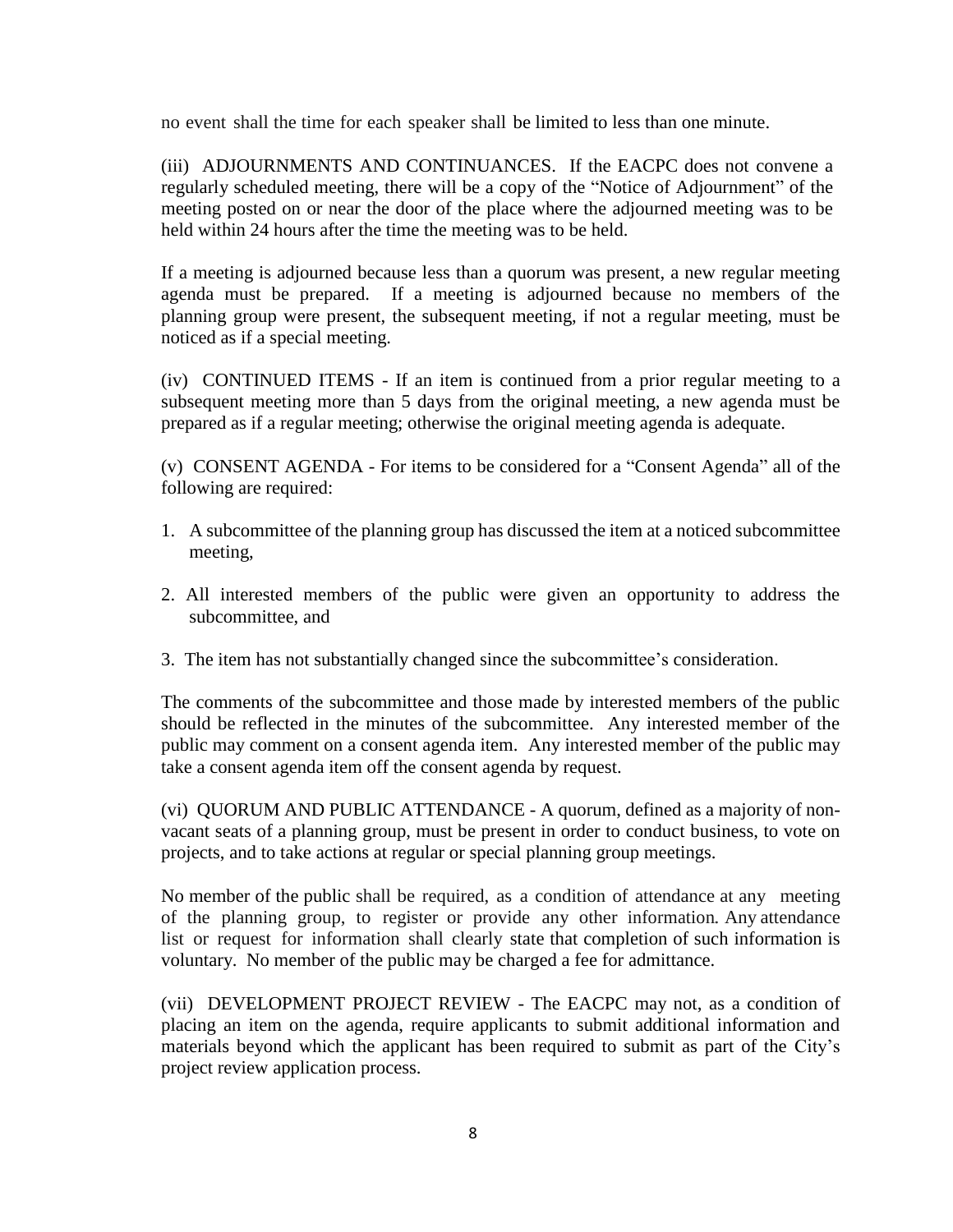When reviewing development projects, the planning group shall allow participation of affected property owners, residents and business establishments within proximity to the proposed development.

The planning group shall directly inform the project applicant or representative in advance each time that such review will take place and provide the applicant with an opportunity to present the project.

(viii) ACTION ON AGENDA ITEMS - An item not noticed on the agenda may be added if either two-thirds (2/3) of the voting members of the EACPC, or every member if less than 2/3 of the voting members of the EACPC are present, determine by a vote that there is a need to take an immediate action, but only if the need for action came to the attention of the planning group subsequent to the agenda being posted.

- 1. A two-thirds (2/3) vote of the voting members of the EACPC is required to remove an elected community planning group member in accordance with Article IX.
- 2. Removing a member due to ineligibility in accordance with Article III, Section 2 requires a majority vote of the voting members of the EACPC for the purpose of ratifying the findings presented by the Secretary to the group.
- 3. Amendments to adopted bylaws require a two-thirds vote of the voting members of the EACPC.
- 4. A vote to approve a community plan update or a community plan amendment requires a majority vote of the voting members of the EACPC.
- 5. All other EACPC actions, including subcommittee votes, only require a simple majority of the voting members of the group in attendance when a quorum is present.

The EACPC's Chairperson participates in discussions but does not vote except to make or break a tie.

The planning group shall not engage in, or allow, secret ballot or proxy voting on any agenda item. Other methods of absentee voting on agenda items, such as by telephone or by e-mail are also prohibited.

Votes taken on agenda items shall reflect the positions taken by the elected or appointed positions on the planning group identified in Article III, Section 1 of Council Policy 600- 24.

(ix) COLLECTIVE CONCURRENCE - Any attempt to develop a collective concurrence of the members of the EACPC as to action to be taken on an item by members of the planning group, either by direct or indirect communication, by personal intermediaries, by serial meetings, or by technological devices, is prohibited, other than at a properly noticed public meeting.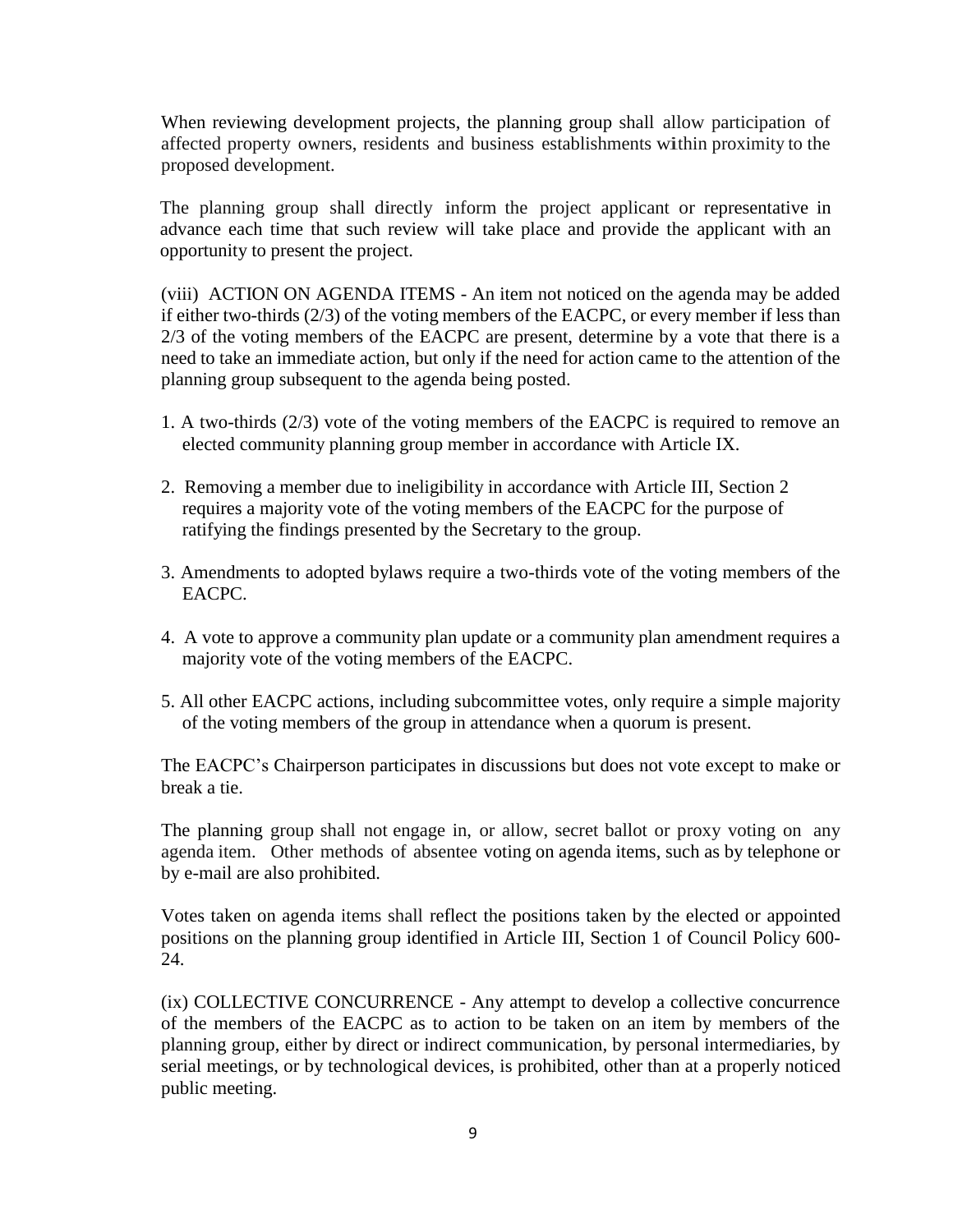(x) SPECIAL MEETINGS - The Chairperson of the EACPC, or a majority of planning group members, may call a special meeting. An agenda for a special meeting shall be specified as such, and shall be prepared and posted at least twenty-four (24) hours before a special meeting. Each member of the planning group shall receive the written notice of the meeting at least 24 hours before the time of the meeting as specified in the notice unless the member files with the planning group secretary a written waiver of notice at, or prior to the time of, the meeting. Written notice shall be delivered to each local newspaper of general circulation and radio or television station requesting notice in writing at least twenty-four (24) hours before the time of the meeting. The notice shall identify the business to be transacted or discussed at the meeting. No other business shall be considered at this meeting. Public testimony on agenda items must be allowed; however, the non-agenda public comment period may be waived.

(xi) EMERGENCY MEETINGS - Emergency meetings, requiring no public notice, are called for matters related to public health and safety. These matters are outside of the purview of the EACPC and are prohibited under these Bylaws.

(xii) RIGHT TO RECORD - Any person attending a meeting of the EACPC must be allowed to record or photograph the proceedings in the absence of a reasonable finding by the planning group that the recording cannot continue without noise, illumination, or obstruction of view that constitutes, or would constitute, a persistent disruption of the meeting.

(xiii) DISORDERLY CONDUCT - In the event that any planning group meeting is willfully interrupted by a person or group of persons, so as to make the orderly conduct of the meeting infeasible, the planning group may first cause removal of the individual or individuals. If that is unsuccessful then the planning group may order the meeting room cleared and continue in session on scheduled agenda items without an audience, except that representatives of the media shall be allowed to remain. The planning group may also readmit an individual or individuals who were not responsible for the disruption.

#### **(b) Subcommittees.**

The EACPC may establish standing and ad hoc subcommittees when their operation contributes to more effective discussions at regular planning group meetings.

(i) STANDING SUBCOMMITTEES- Pursuant to the purpose of the EACPC as identified in Article II, Section 1, the planning group has established a standing Development Review Subcommittee and will create ad hoc committees as needed to address a particular planning or operational matter, such as election or Bylaws review subcommittees.

The Development Review Subcommittee will consist of no less than three (3) and no more than seven (7) members. This subcommittee is established for the purpose of in-depth review of development plans and city staff comments for projects proposed within the EACPC boundaries and to review how proposed development complies with zoning, guidelines and goals of the Mid-City Communities Plan and the City of San Diego General Plan. The Development Review Subcommittee meetings shall be open to all interested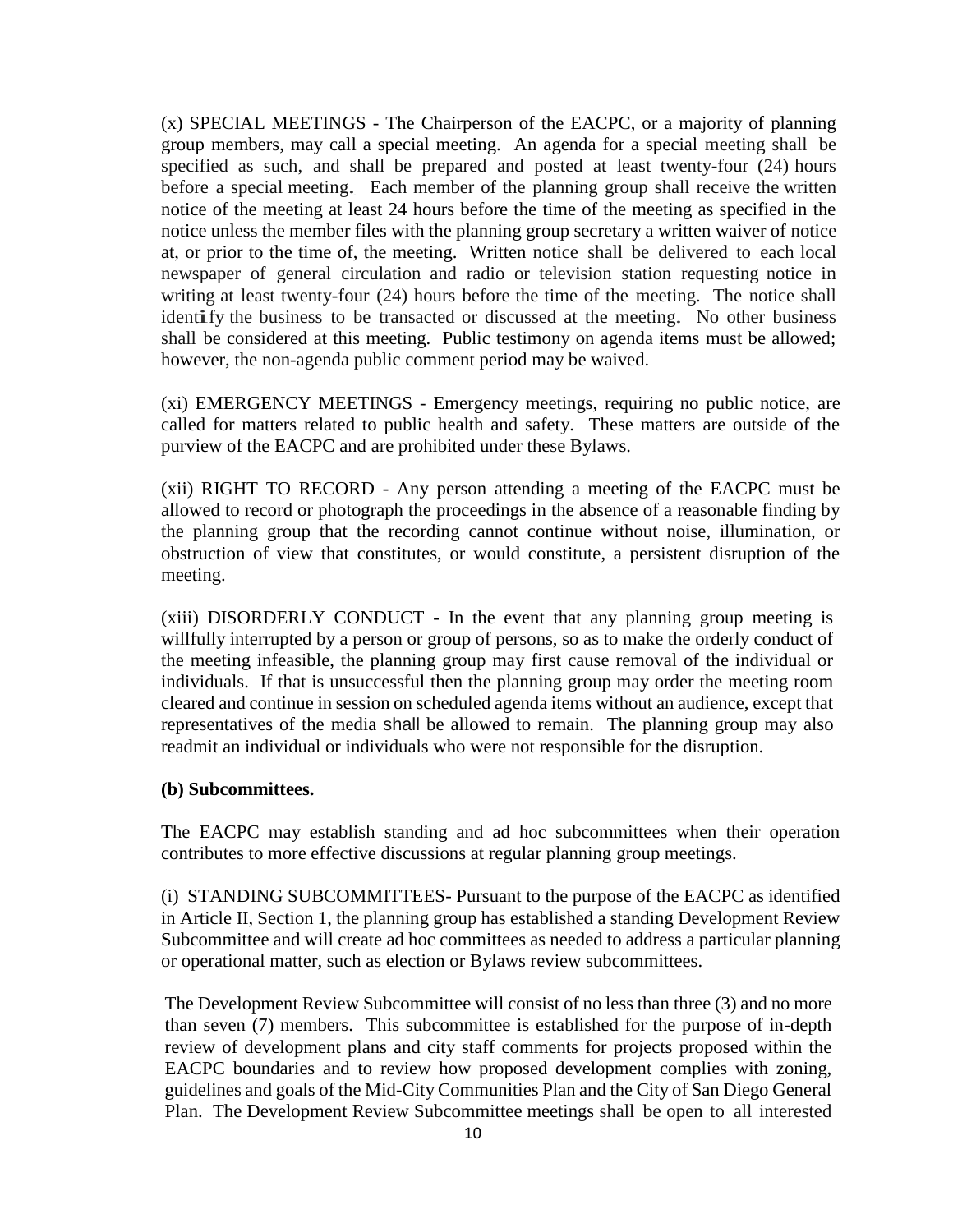members of the public. The subcommittee shall take <sup>a</sup> vote and make a recommendation based upon such vote to the full EACPC board. In addition to the recommendation and vote, it shall be the responsibility of this committee to relay information regarding attendance at the meeting, public comment, developer comments, owner comments, and summarize other criteria of the subcommittee meeting to the full planning group in order to allow the members to make a well informed decision.

(ii) AD HOC SUBCOMMITTEES - Ad hoc subcommittees may be established for finite period of time to review more focused issue areas and shall be disbanded following their review. Topics may include those not regularly within the purview of the EACPC but are of interest to the EACPC and are consistent with responsibilities according to Council Policy 600-24.

(iii) SUBCOMMITTEE COMPOSITION - Subcommittees shall contain a majority of members who are members of the planning group.

Non-members, who are duly appointed by a planning group to serve on a subcommittee, may be indemnified by the City in accordance with Ordinance No. O-19883 NS, and any future amendments thereto, provided they satisfy any and all requirements of the Administrative Guidelines. Each non-member appointed to a subcommittee is encouraged to pursue indemnification in accordance with Ordinance No. O-19883 NS. It shall be strictly the responsibility of any non-member serving on a subcommittee of the EACPC, to pursue indemnification should he or she desire to be indemnified by the City in accordance with Ordinance No. O-19883 NS. It shall not be the duty of the Chairperson, Vice-Chairperson,Secretary, Treasurer or any other member of the EACPC to ensure that a non-EACPC-member subcommittee member take the necessary steps to become indemnified regardless of whether the committee to which the non-member is appointed be a standing subcommittee or an ad-hoc sub-committee.

(iv) RECOMMENDATIONS - Subcommittee recommendations must be brought forth to the full planning group for formal vote at a noticed public meeting. In no case may a committee or subcommittee recommendation be forwarded directly to the City as the formal recommendation of the planning group without a formal vote of the full planning group.

#### **(c) Abstentions and Recusals.**

(i) RECUSALS - Any member of the EACPC with a direct economic interest in any project that comes before the planning group or its subcommittees must disclose to the planning group that economic interest, and must recuse from voting and not participate in any manner as a member of the planning group for that item on the agenda.

(ii) ABSTENTIONS - In limited circumstances, planning group members may abstain from either voting on an action item, or from participating and voting on an action item. The member must state, for the record, the reason for the abstention.

#### **(d) Meeting Documents and Records.**

(i) AGENDA BY MAIL - Requests to mail copies of a regular agenda, and any accompanying material, shall be granted. Such materials shall be mailed when the agenda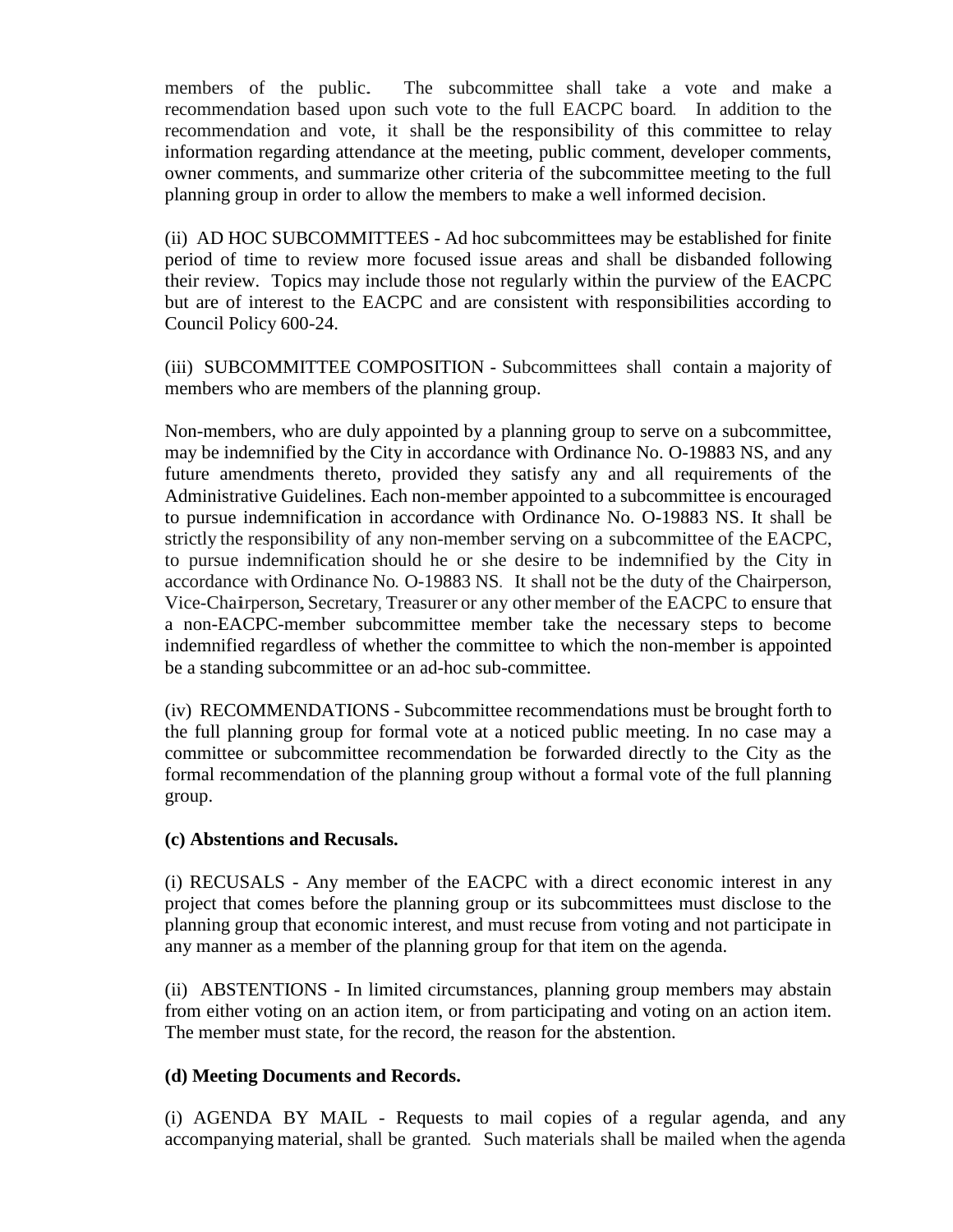is posted, or upon distribution to a majority of the members of the community planning group, whichever occurs first. A request to receive agendas and materials may be made for each calendar year and such request is valid for that entire year, but must be renewed by January 1 of the following year. A cost-recovery fee may be charged for the cost of providing this service.

(ii) AGENDA AT MEETING - Any written documentation, prepared or provided by City staff, applicants, or planning group members that is distributed at the planning group meeting, shall be made available upon request for public inspection without delay. If such material is distributed at the planning group meeting, then it shall be made available upon request at the meeting. If such material is prepared by someone other than City staff, applicants, or planning group members, or is received from a member of the public during public testimony on an agenda item, then the material shall be made available for public inspection at the conclusion of the meeting. A cost-recovery fee may be charge for the cost of reproducing any the materials requested by an individual or individuals.

(iii) MINUTES - For each planning group meeting, a report of EACPC member attendance and a copy of approved minutes shall be retained by the planning group, and shall be available for public inspection. A copy of the draft minutes should be made available for public inspection as soon as possible but no later than the EACPC's next regularly scheduled meeting. The minutes of each planning group meeting shall include the votes taken on each action item and reflect the names for, against and abstaining when the vote is not unanimous. Recusals shall also be recorded. Minutes should record speakers and public testimony, and whether each project applicant (whose project was subject to planning group action) appeared before the planning group. If an applicant did not appear before the planning group then the meeting minutes must indicate the date when and type of notification (e.g. electronic, telephonic, facsimile) provided to the applicant requesting his or her appearance at the planning group meeting. A copy of the approved minutes shall be submitted to the City within 14 days after approval by the planning group.

The EACPC is not required to audio or videotape meetings but if recordings are made, they are subject to a public request to inspect without charge. A cost-recovery fee may be charged for copies of recordings.

(iv) RECORDS RETENTION - EACPC records must be retained for public review. Community planning group records are meeting agendas and any other writings that are distributed to at least a majority of the group members in connection with a matter subject to consideration at an open meeting of the group. Community planning group records do not include writings that are required to be submitted to the city in accordance with Council Policy 600-24 to substantiate and document the planning group operations and compliance. The planning group also receives materials that do not qualify as records. The Administrative Guidelines discuss categories of material that are City records, community planning group records, and non-records.

Section 3. It shall be the duty of the EACPC and its members to periodically seek community-wide understanding of and participation in the planning and implementation process as specified in Article II, Section 1. The planning group shall give due consideration to all responsible community attitudes insofar as these are deemed to be in the best long range interest of the community at large.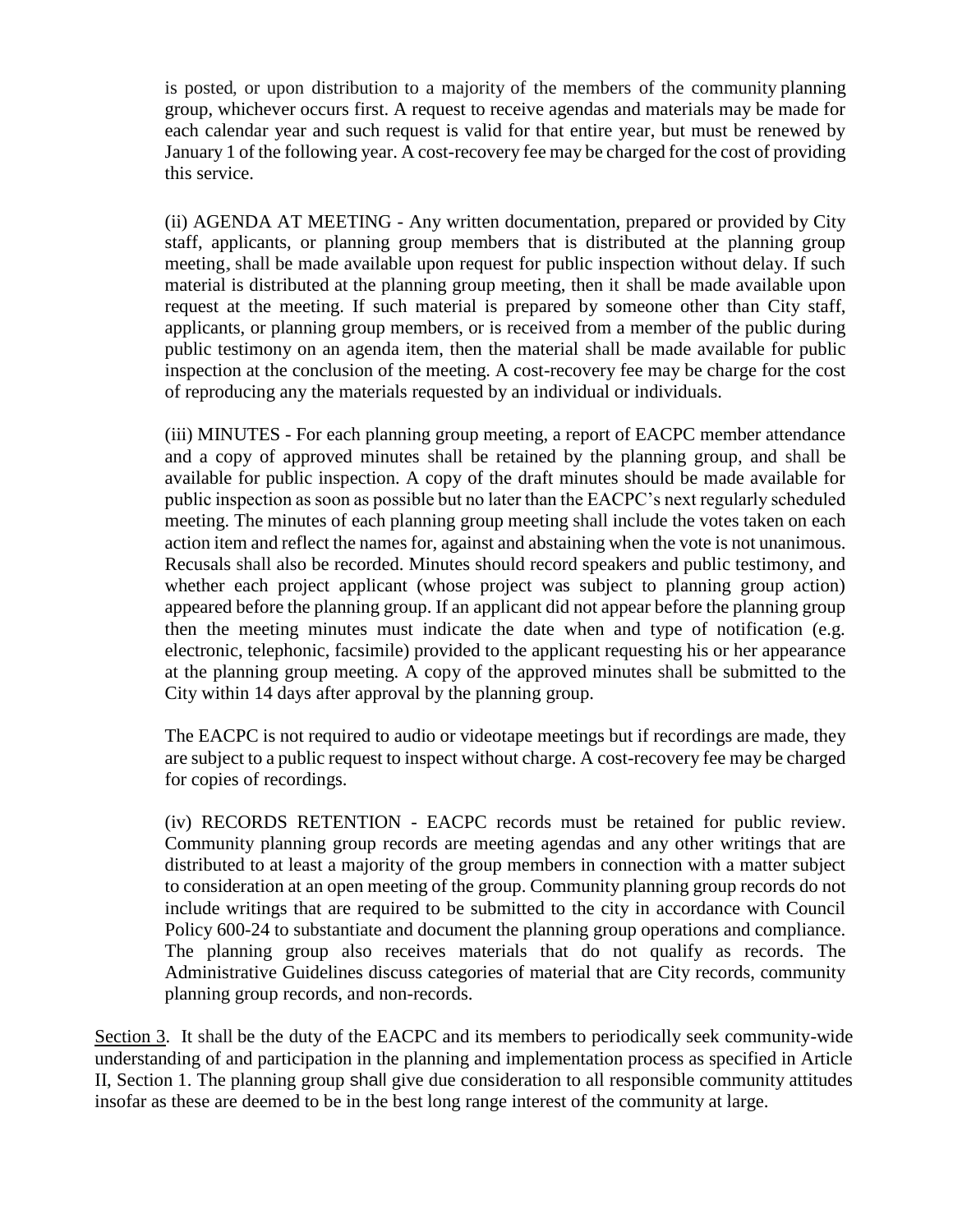Section 4. It shall be the duty of the EACPC to maintain a current, up-to-date roster of the names, terms, and category/qualifications of planning group members in its possession, and to forward the current roster, as well as any updates, to the City. The planning group must also submit to the City an annual report of accomplishments for the past 12 months and anticipated objectives for the coming year related to Article II, Section 1 above. Rosters and annual reports constitute disclosable records under the Brown Act.

Section 5. The EACPC may develop a policy for financial contributions from the citizens of the community for the purposes of furthering the efforts of the planning group to promote understanding and participation in the planning process. However, no membership dues shall be required and no fee may be charged as a condition of attendance at any planning group meeting. All contributions must be voluntarily made, and no official planning group correspondence may be withheld based on any individual's desire to not make a voluntary contribution.

Section 6. Each elected EACPC member is required to attend an orientation training session administered by the City as part of planning group and individual member indemnification pursuant to Ordinance No. O-19883 NS, and any future amendments thereto. If it is not possible for a new member to attend the training session as required, or if a new member is seated through a special election or in a month other than March, then the member s h a l l successfully complete the online orientation training.

As required by O-19883 NS, newly seated planning group members must complete a basic orientation training session within 60 days of being elected or appointed to a planning group or the member will be ineligible to serve. The basic orientation training session will be scheduled within 60 days of the last day of March each year to meet this ordinance requirement.

# **ARTICLE VII PLANNING GROUP OFFICERS**

Section 1. The officers of the EACPC shall be elected from and by the members of the planning group. Said officers shall consist of a Chairperson, Vice Chairperson, Secretary and Treasurer. The length of an officer's term shall be one (1) year, except that no person may serve in the same EACPC office for more than eight (8) consecutive years. After a period of (1) one year in which that person did not serve as an officer that person shall again be eligible to serve as an officer.

Section 2. Chairperson. The Chairperson shall be the principal officer of a recognized community planning group and shall preside over all planning group and community wide meetings organized by the planning group. The Chairperson shall be additionally be responsible to set the agenda, provide adequate notice of the EACPC meetings, be the point of contact for development applicants and community representatives, shall attend meetings on behalf of the planning group or may make arrangements for an alternate representative to attend.

Appeals of discretionary decisions to the City shall be made by the Chairperson or, if necessary because of direct economic interest or absence, by a designee identified to appeal that particular action on behalf of the planning group.

Section 3. Vice Chairperson. In the absence of the Chairperson, the Vice Chairperson shall perform all the duties and responsibilities of the Chairperson.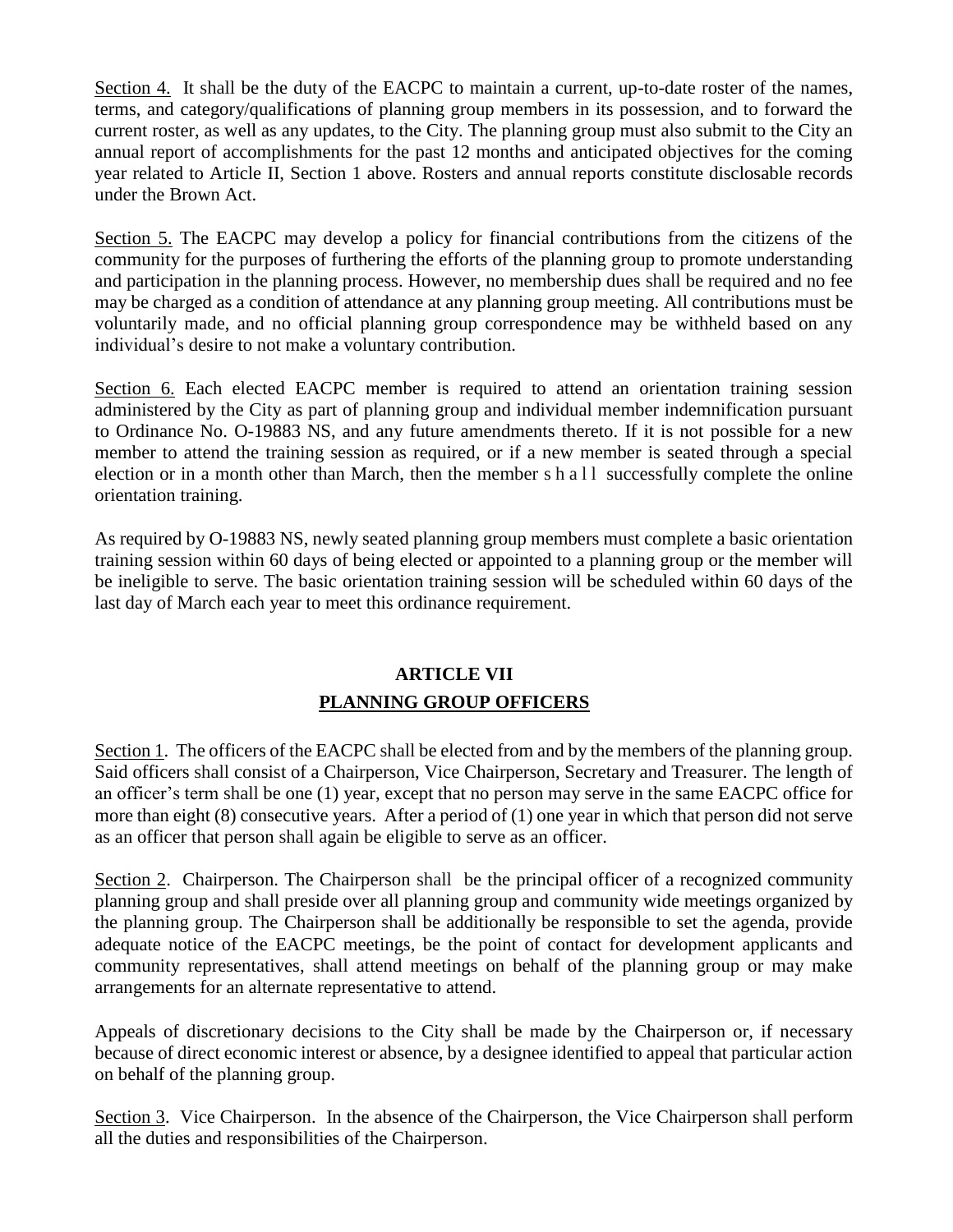Section 4. Secretary. The Secretary shall be responsible for the planning group's correspondence, attendance records, and minutes and actions [including identification of those planning group members that constitute a quorum, who vote on an action item, and who may abstain or recuse and the reasons], and shall assure that planning group members and members of the public have access to this information. The Secretary may take on these responsibilities or may identify individuals to assist in these duties.

Section 5. The Chairperson shall be a recognized community planning group's representative to the Community Planners Committee (CPC). However, by vote of the planning group, a planning group member other than the chair may be selected as the official representative to CPC with the same voting rights and privileges as the chair. Designation of a member other than the chair for either representative, as well as for the planning group's alternate to CPC shall be forwarded in writing to the staff representative to CPC prior to extension of voting rights and member attendance.

Section 6. The EACPC officers and representatives to the CPC shall promptly disseminate to all elected planning group members pertinent information that is received by the planning group regarding its official business.

# **ARTICLE VIII PLANNING GROUP POLICIES AND PROCEDURES**

Section 1. The EACPC Bylaws incorporate policies and procedures directed by Article I through VII of Council Policy 600-24. These Bylaws also contain some policies and procedures recommended in Article VIII of Council Policy 600-24. An overview of the procedures for EACPC are below.

The following procedures have the same effect as if they were incorporated directly into Articles I through VII of the Bylaws.

Listed procedures are grouped by category as follows: Community Participation; Planning Group Composition; Conduct of Meetings; Member and Planning Group Responsibilities; and Elections.

## **(a) Community Participation.**

The following are the EACPC procedures regarding community participation:

1. Any interested member of the public may comment on agenda items during regular or special planning group meetings. In addition, each agenda for a regular planning group meeting will allow for a public comment period at the beginning of the meeting for items not on the agenda but are within the scope of authority of the planning group.

2. Planning group members may make brief announcements or reports to the planning group on their own activities under the public comment section of the agenda.

3. In order to ensure operational efficiencies for the EACPC to conduct its scheduled business, the EACPC may limit the amount of time provided each speaker during public comment as follows:

(i) Should there be three (3) or fewer speakers, the time allowed will be no more than three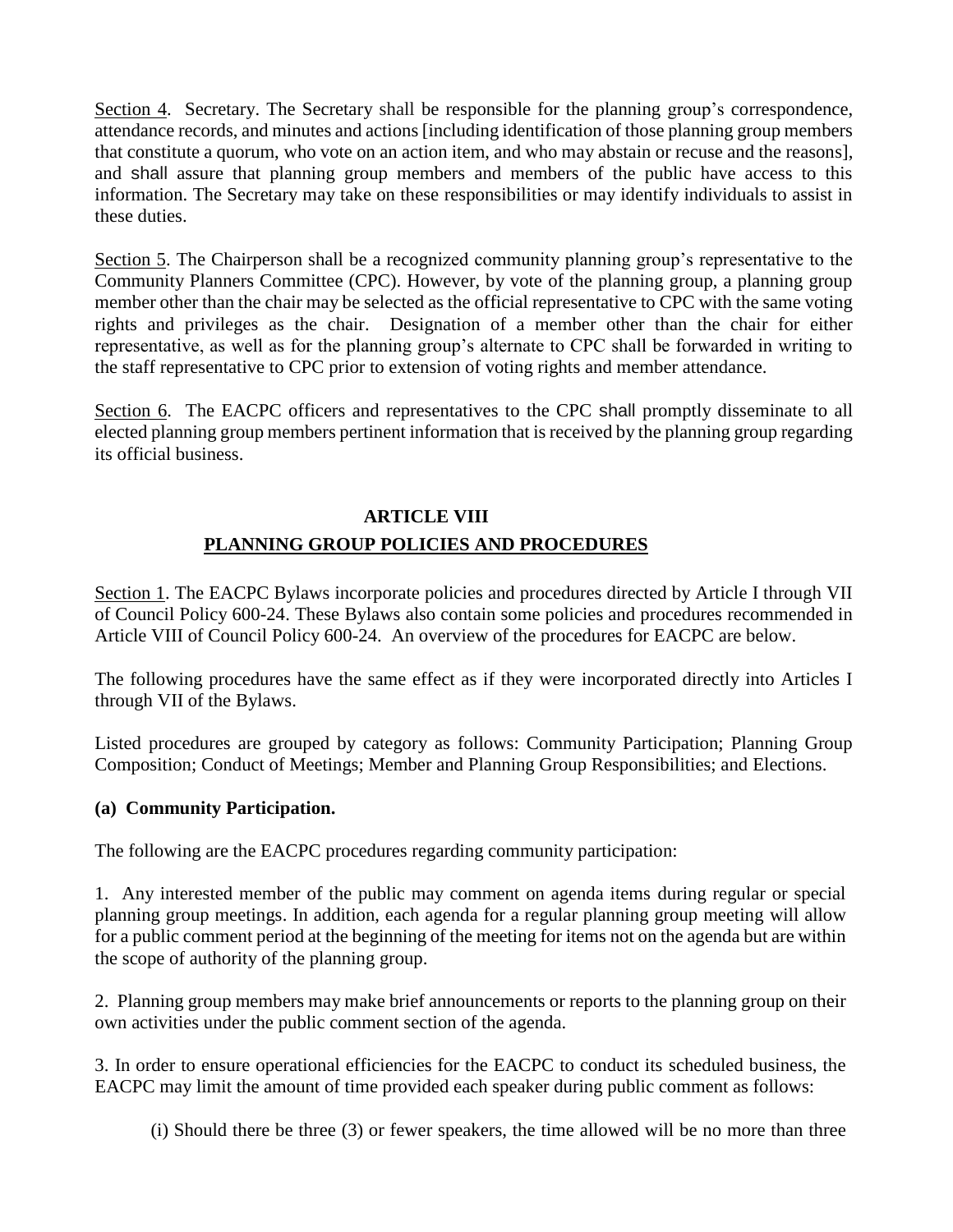(3) minutes per person.

(ii) In the event there are more than three (3) speakers, the amount of time allowed for each speaker will be left to the discretion of the Chairperson, however in no event will the time for each speaker will be limited to less than one minute. In order to expedite the meeting, each speaker may be asked to fill out a card or sheet with information regarding their name and the nature of their comment.

EACPC Membership Applications completed and provided to the EACPC will be reviewed for eligibility. Those Applications meeting the requirements provided in Article III, Section 2, will be forwarded to the Planning Department to be added to the email list maintained for community notifications.

Additionally, the EACPC Agenda for its regular meetings will be posted at a location that allows public access and public viewing of the Agenda for no less than seventy-two hours in advance of the meeting. Special meeting Agendas will be posted for at least twenty-four (24) hours prior to the start of the meeting.

### **(b) Planning Group Composition.**

The following are the EACPC procedures pursuant to Article III, Section 2 regarding planning group composition:

Elected seats on the EACPC will be distributed among the neighborhoods and community interests as follows and as shown on Exhibit A:

| Area 1:                         | 2 Seats |
|---------------------------------|---------|
| Area 2:                         | 2 Seats |
| Area 3:                         | 2 Seats |
| Area 4:                         | 2 Seats |
| Area 5:                         | 3 Seats |
| Area 6:                         | 2 Seats |
| <b>Business Representative:</b> | 1 Seat  |
| At-Large:                       | 1 Seat  |

One (1) of the two (2) seats, or in the case of Area 5, one (1) of the three (3) seats, available to each Voting District will be available to be filled no less than once each year during the March elections. In the event a community seat remains vacant, the procedures outlined in Article IV will be followed to fill the vacancy.

#### **(c) Conduct of Meetings.**

The following are the EACPC procedures regarding conduct of planning group meetings:

Agendas will be provided to the City to be posted on the City television channel and for distribution to those on the City's email list.

In general the agenda for the EACPC meetings will be sequenced in the following manner:

(i) General public comment for items not on the Agenda will follow opening procedures and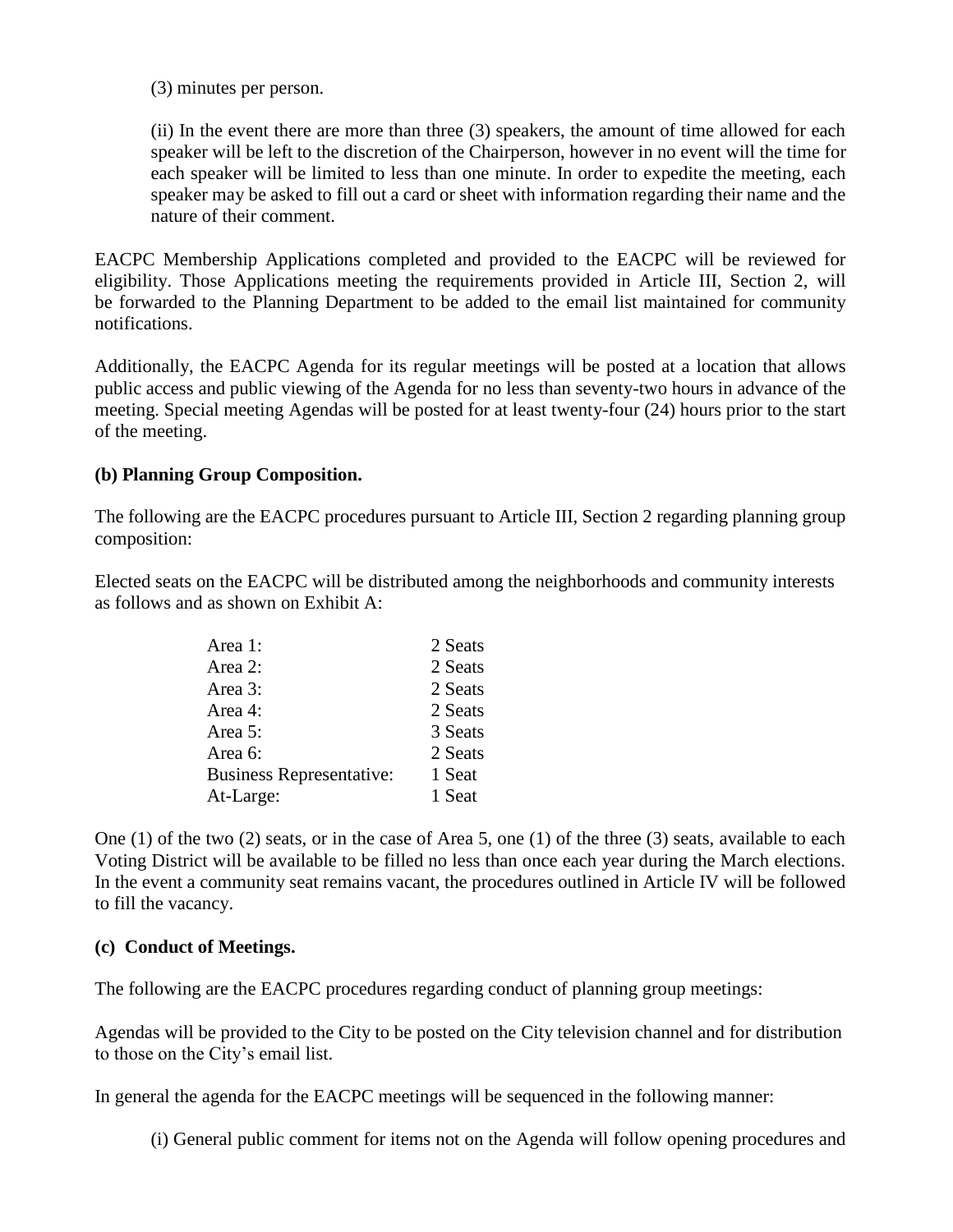remarks;

- (ii) Information the Fire Department or Police Department representatives;
- (iii) Information from our elected State Representatives and Council District Representatives;
- (iv) Development Review projects;
- (v) Information presentations;
- (vi) Committee and subcommittee information not previously provided;

## **(d) Member and Planning Group Responsibilities.**

The following are the EACPC procedures regarding member and planning group responsibilities:

See Art VI, Section 2(b) ii on ad hoc subcommittees.

The EACPC will have the authority power to amend these Bylaws, subject to the review and approval of City staff, the Office of the City Attorney, and the City Council. Bylaws amendments do not become final until notification of effective date by the City.

The EACPC accepts voluntary contributions from the public. Such contributions allow the planning group to pay for a post office box, for copies of agendas and information provided at meeting and for postage.

## **(e) Elections.**

The Administrative Guidelines, a companion document to Council Policy 600-24, provides general guidance for planning group elections. The following are procedures pertaining to the election provisions of these Bylaws:

1. General elections of EACPC members will be held during the month of March.

(i) The EACPC will hold its general election every year.

(ii) The deadline to qualify for candidacy in the March general election will be the regularly noticed February meeting or any special meeting of the full planning Group membership preceding the March election.

(iii) The planning group's ad-hoc Election Subcommittee will be established no later than January and will begin soliciting eligible community members to become candidates. In February, the Election subcommittee will present to the planning group a complete list of interested candidates collected up to that point in time. Candidates may be added at the February meeting. A candidate forum may be advertised and held at the February meeting.

(iv) In order to be a candidate in the March election, an eligible member of the community must have documented attendance at no less than three (3) meetings of the last twelve (12) general EACPC meetings, up to and including the regular February meeting immediately preceding the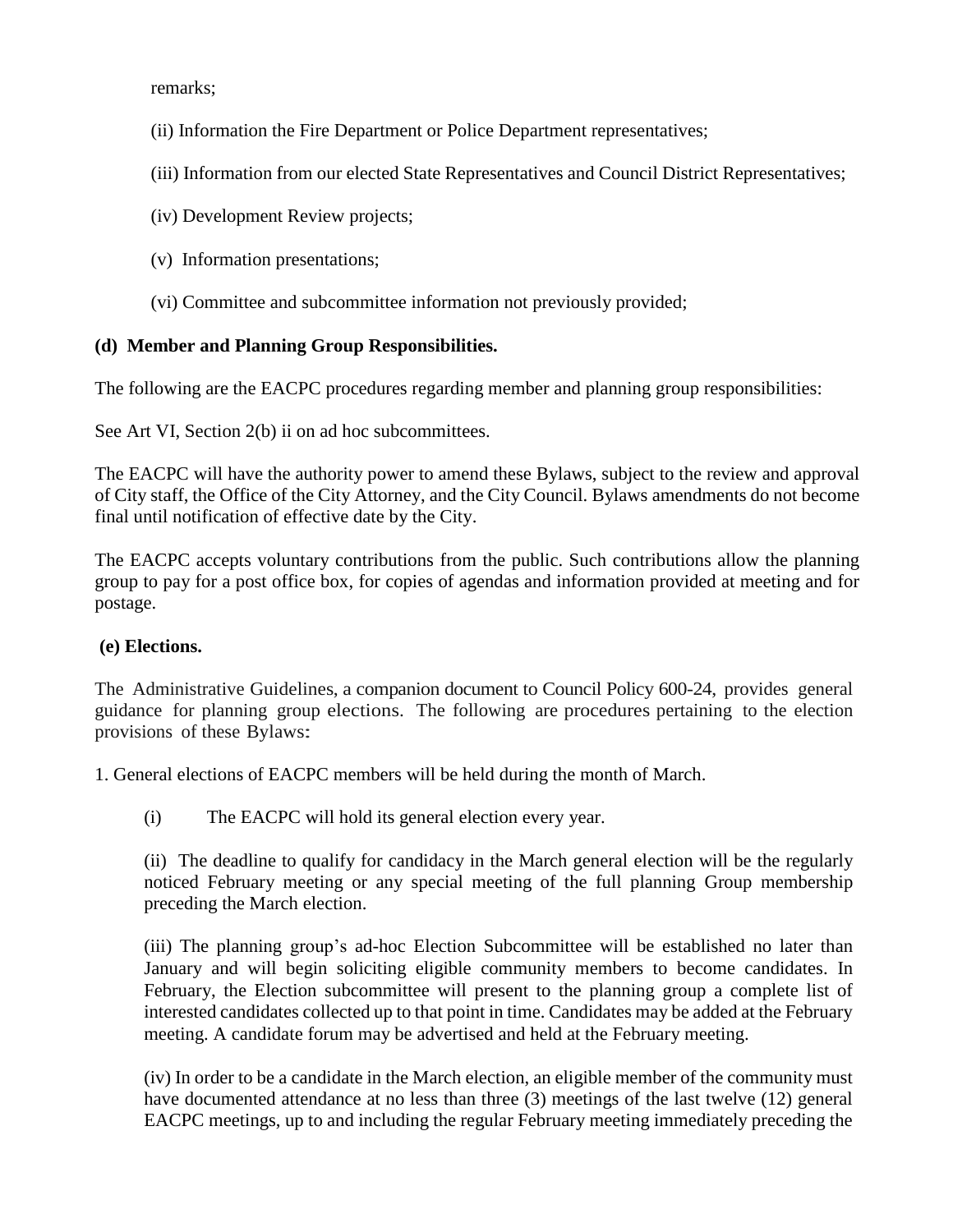election. Eligibility will be verified through EACPC meeting attendance records. Only eligible candidates will be named on a ballot for the election.

2. The EACPC will make a good faith effort to utilize means appropriate to publicize the planning group's eligibility requirements for candidacy and the upcoming elections.

3. The EACPC will require proof of identity of those eligible community members who are seeking to vote in the election.

4. The Election Subcommittee will prepare the ballot which will clearly identify which seats individual candidates are running for, how many candidates can be selected, and whether any candidates must receive a two-thirds (2/3) majority of the vote to be elected.

5. Write-in candidates will be allowed during the election, as long as the write-in candidate meets eligibility requirements. Any vote cast for an ineligible write-in candidate is an invalid vote and will not be counted.

6. The candidate in each category who receives the highest number of votes will be the elected representative.

7. The votes will be tallied by the Election Committee, however, in no event will a single person count the votes. If there is a single person acting as the Election Committee, the Chairperson will appoint a member of the EACPC that is not a candidate to assist with the counting of the votes.

8. In the event of a tie, a separate ballot will be provided for eligible EACPC members to vote on the candidate of their choice.

9. In the event a tie is the result of a tie vote, the tie will be decided by the toss of a coin. Should the candidates be unable to decide between them who will select the front or back of the coin, the thenpresiding Chairperson will assign the choices to the candidates. The candidate who selects or is assigned the side of the tossed coin which lands face up will be the winner of the tie.

10. The results of the votes will be provided to the Chairperson to announce the successful candidates to the public by the end of the March meeting.

# **ARTICLE IX**

# **RIGHTS AND LIABILITIES OF RECOGNIZED COMMUNITY PLANNING GROUPS**

Section 1. Indemnification and Representation. The EACPC and its duly elected or appointed members have a right to representation by the City Attorney and a right to indemnification by the City under Ordinance O-19883 NS, and any future amendments thereto, if the claim or action against them resulted from their obligation to advise and assist the City and its agencies with land use matters as specified in Council Policy 600-24, Article II, Section 1; their conduct was in conformance with the Policy and these Bylaws; and all findings specified in the ordinance can be made.

Section 2. Brown Act Remedies. The EACPC and its duly elected members may be subject to both Council Policy 600-24 violations as described in Section 3 below and penalties provided for in the Brown Act. The Brown Act includes criminal penalties and civil remedies. Both individual members of the planning group, as well as the planning group itself, may be subject to civil remedies. Under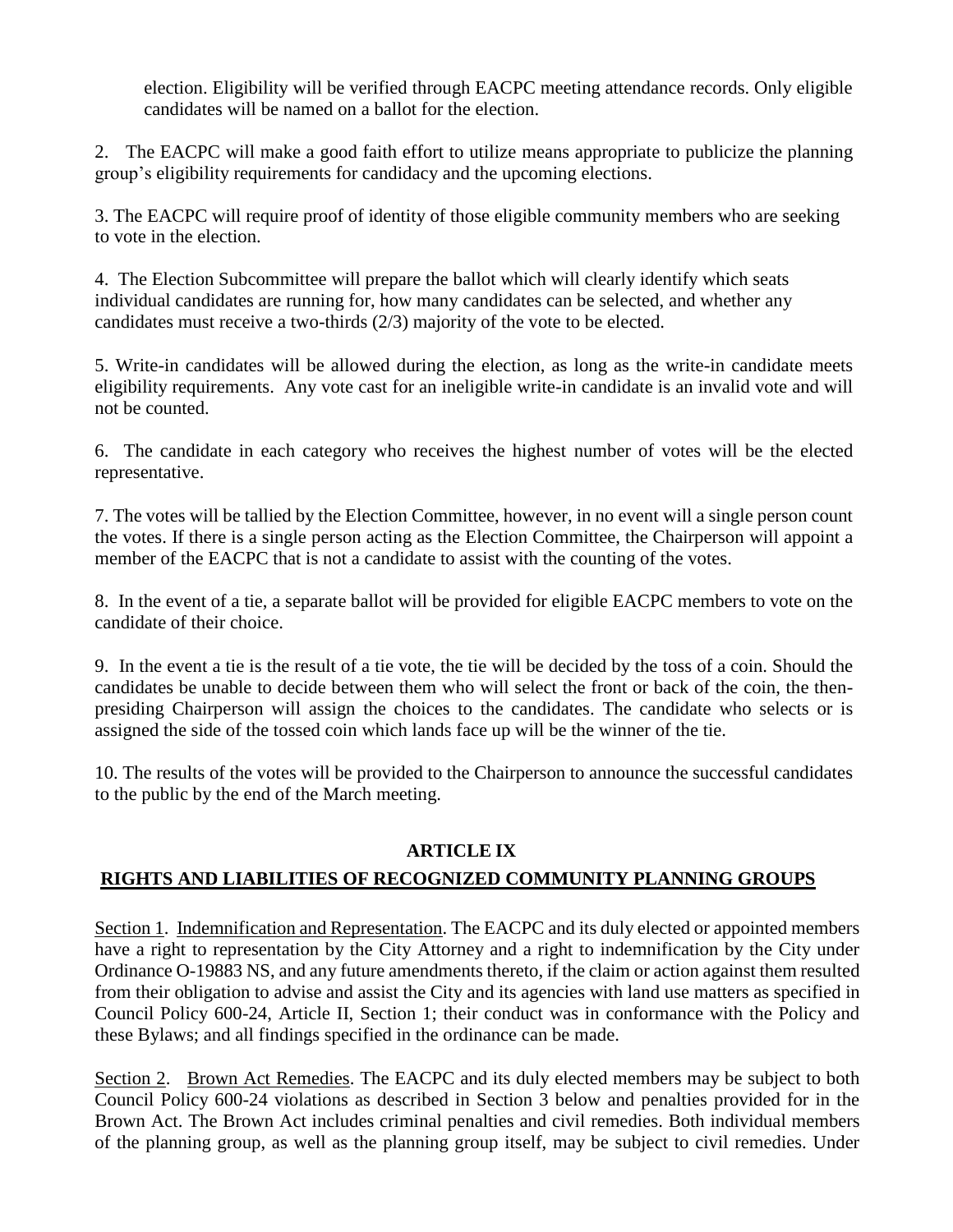certain circumstances, individual planning group members may face criminal misdemeanor charges for attending a meeting where action is taken in violation of the Brown Act, and where the member intended to deprive the public of information to which the member knows or has reason to know the public is entitled. Alleged violations will be reviewed and evaluated on a case-by-case basis.

Section 3. Council Policy 600-24 Violations and Remedies.

## **(a) Alleged Violations by a Member of the EACPC**

In cases of alleged violations of the EACPC bylaws or Council Policy 600-24 by a planning group member, the planning group may conduct an investigation consistent with the Administrative Guidelines and these Bylaws.

A complaint that an individual member of a planning group violated one or more provisions of the planning group's bylaws or Council Policy 600-24 may be submitted to the planning group Chairperson by any individual, including another planning group member. The complaint should be filed within 90 days of the alleged violation.

If, after a thorough investigation, the planning group determines that the individual member has violated a provision of these Bylaws or Council Policy 600-24, the planning group shall, where feasible, seek a. remedy that corrects the violation and allows the member to remain as a member of the planning group.

If corrective action or measures are not feasible, the planning group may remove a member by a twothirds (2/3) vote of the voting members of the community planning group. The vote to remove the group member shall occur at a regularly scheduled public meeting subject to the procedures outlined in the Administrative Guidelines and these Bylaws.

If the planning group member found to be out of compliance with the provisions of these Bylaws or Council Policy 600-24, the planning group risks loss of indemnification [legal protection and representation] pursuant to Ordinance No. O-19883 NS, and any future amendments thereto.

Investigation procedures for elected member violations:

Any action by the EACPC to discipline or remove a member must occur at a scheduled planning group meeting and be advertised on the agenda as an action item. Due to the significant nature of removing an elected member, and to ensure a fair and public process, the procedures for investigating a violation of a member are listed below:

Documenting a violation

- A complaint that a violation of bylaws of Council Policy 600-24 has occurred will be presented to the planning group Chairperson. If the complaint is about the Chairperson, it may be presented to any other officer of the planning group.
- The complaint should be detailed enough to provide a description of, and time frame within which, the alleged violation was committed and who was responsible for the violation.
- The complaint should provide a citation of the bylaws or Council Policy 600-24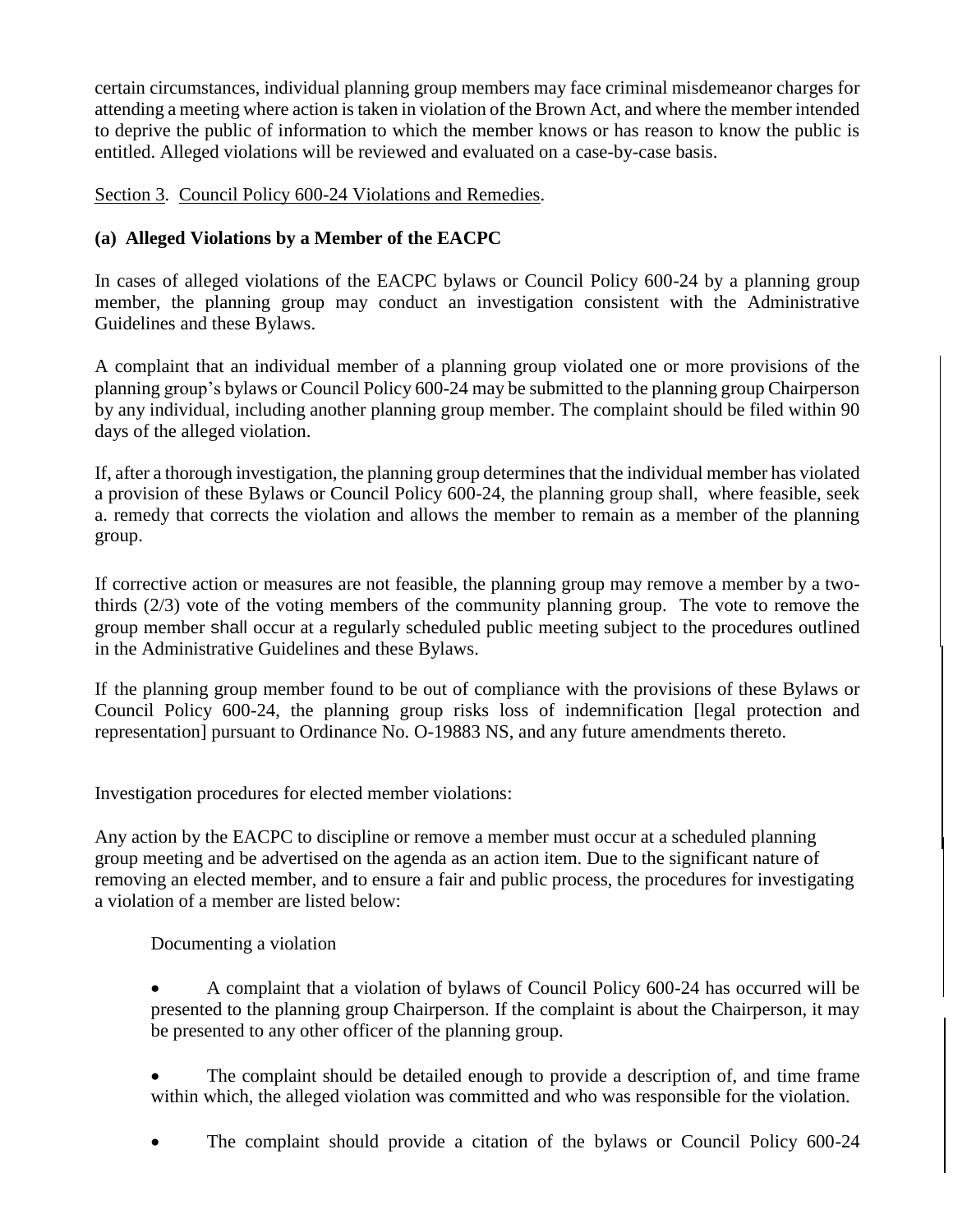provisions of which the action is claimed to violate. If the complaint is from someone other than another planning group member, the Chairperson [or other officer] may assist in providing appropriate citations to assist the complainant.

• The Chairperson will confer with the planning group officers [exception: if an officer is the subject of the grievance or has a business or personal relationship with the alleged violator] regarding the complaint.

 The Chairperson shall create a written record of the complaint and alleged violation to share with the alleged violator.

Procedures for administering and acting on investigating a violation: While the authority for this process rests with this planning group, City staff may be contacted for assistance at any point in the process.

 Once the information about an alleged violation is completed in writing, the Chairperson, with assistance from the planning group officers, will meet and talk with the planning group member against whom the violation is alleged. The allegations will be presented and the planning group member shall be given opportunity for rebuttal.

 If the Chairperson, with assistance from the planning group officers, determines that no violation has actually occurred, the Chairperson may record this in the written record of the complaint.

 If the Chairperson, with assistance from the planning group officers, determines that a violation has occurred but the situation can be remedied either by action of the planning group or by the planning group member, then the Chairperson will outline the necessary actions to achieve the remedy.

 If the Chairperson, with assistance from the planning group officers, determines that the situation cannot be remedied and that the interests of the community and EACPC would best be served by the removal of the planning group member, then the Chairperson shall set the matter for discussion at the next planning group meeting. The planning group member who committed the violation will be given adequate notice about the meeting discussion, and will be given the opportunity to resign prior to docketing the matter for a planning group discussion.

Presenting a violation to the planning group

• The matter of removing a seated planning group member will be placed on the planning group's agenda as a potential action item. Supporting materials from the Chairperson or from the offending planning group member will be made available to the elected planning group members prior to the meeting.

 The matter will be discussed at the planning group's regular meeting with opportunity given to the planning group member who committed the violation to present their case and/or rebut documentation gathered by the Chairperson with the assistance of the planning group officers. The member may also request a continuance of the item to gather more information to present to the planning group.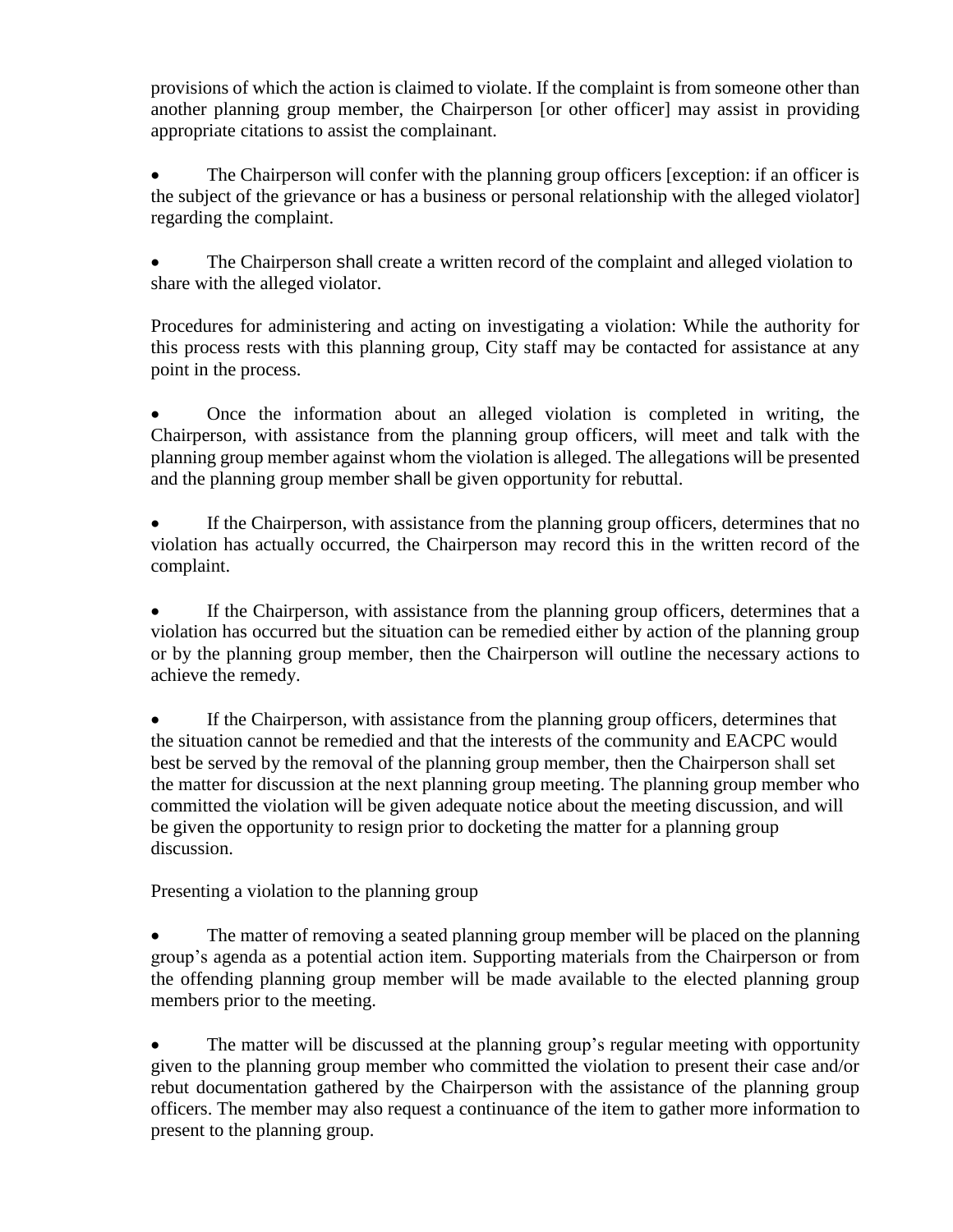At the end of the discussion, the planning group may, by a two-thirds  $(2/3)$  vote, choose to remove the member.

Recourse for expelled member

- There is no appeal available to an elected planning group member removed by a twothirds (2/3) vote of the voting members of their recognized community planning group.
- The planning group member's seat shall be immediately declared vacant and subject to provisions of Article IV.
- The removal of a planning group member by a two-thirds (2/3) vote of the voting members of their recognized community planning group will not prohibit the member from running for a planning group seat in future scheduled elections.

## **(b) Alleged Violations Against the EACPC as a Whole.**

In the case of an alleged violation of the planning group's bylaws or of Council Policy 600-24 by the planning group as a whole or multiple members of the planning group, the violation will be forwarded in writing to the City. The Mayor's Office will engage in a dialogue with the planning group, determining the validity of the complaint, and seeking resolution of the issue or dispute. The EACPC will work with the City toward a solution and the planning group recognizes that in accordance with Council Policy 600-24, the City may consult with the Community Planners Committee.

If a violation against the planning group as a whole is proven and there is a failure of the planning group to take corrective action, the planning group will forfeit its rights to represent its community as a community planning group recognized under Council Policy 600-24. Such a determination resulting in the forfeiture of a seated group's rights to represent its community shall be based on a recommendation by the Mayor's Office to the City Council. A planning group shall not forfeit its recognized status until there is an action by the City Council to remove the status. The City Council may also prescribe conditions under which official recognition will be reinstated.

If the planning group is found to be out of compliance with the provisions of this Policy not subject to the Brown Act or its adopted bylaws risks loss of indemnification [legal protection and representation] pursuant to Ordinance No. O-19883 NS, and any future amendments thereto.

Exhibit A: Eastern Area Community Planning Committee Boundary and Voting Districts